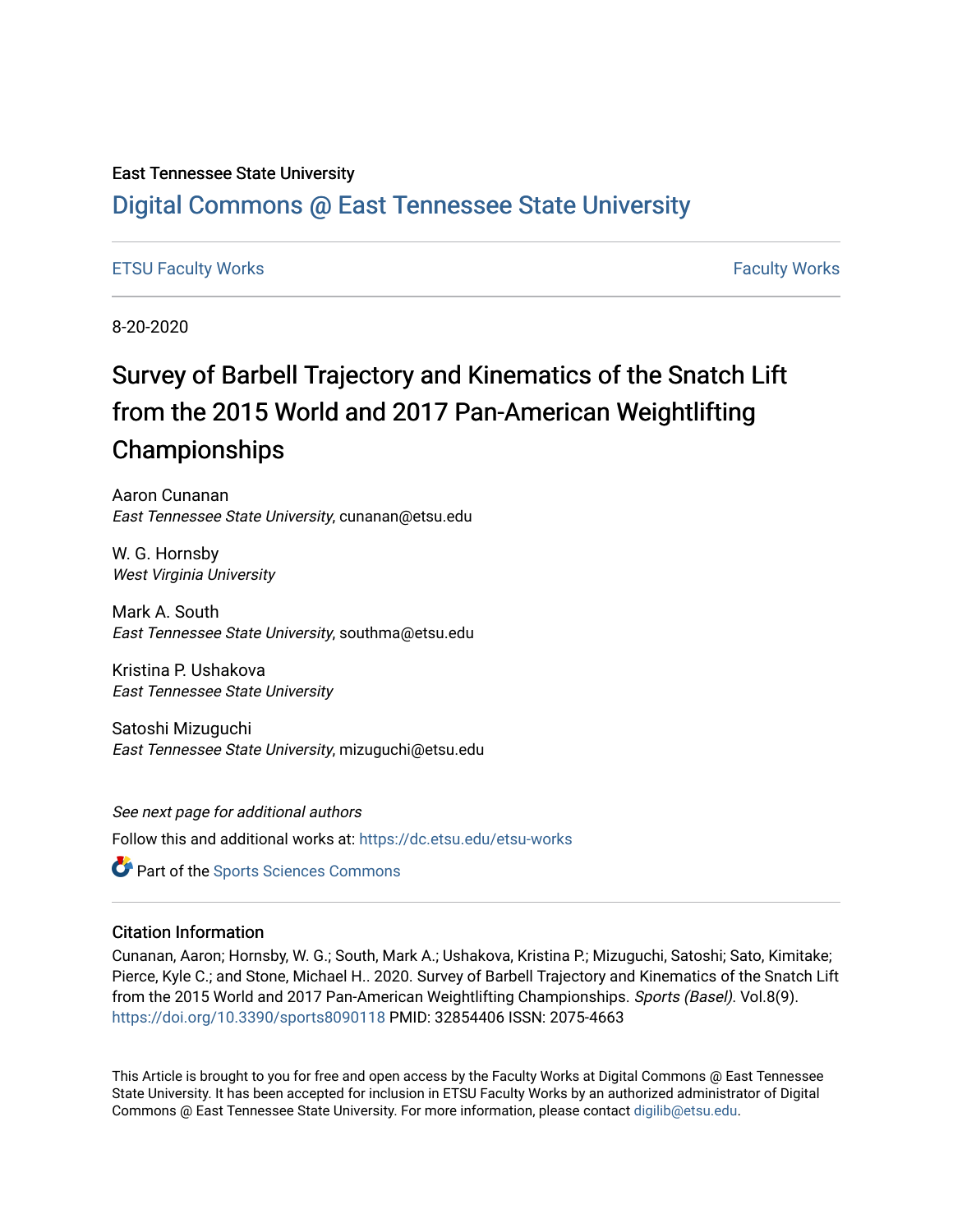## Survey of Barbell Trajectory and Kinematics of the Snatch Lift from the 2015 World and 2017 Pan-American Weightlifting Championships

## Copyright Statement

© 2020 by the authors. Licensee MDPI, Basel, Switzerland. This article is an open access article distributed under the terms and conditions of the Creative Commons Attribution (CC BY) license.

Originally appeared in the journal [Sports \(Basel\).](https://doi.org/10.3390/sports8090118) 

# Creative Commons License<br> **@** 0



This work is licensed under a [Creative Commons Attribution 4.0 International License.](https://creativecommons.org/licenses/by/4.0/)

### Creator(s)

Aaron Cunanan, W. G. Hornsby, Mark A. South, Kristina P. Ushakova, Satoshi Mizuguchi, Kimitake Sato, Kyle C. Pierce, and Michael H. Stone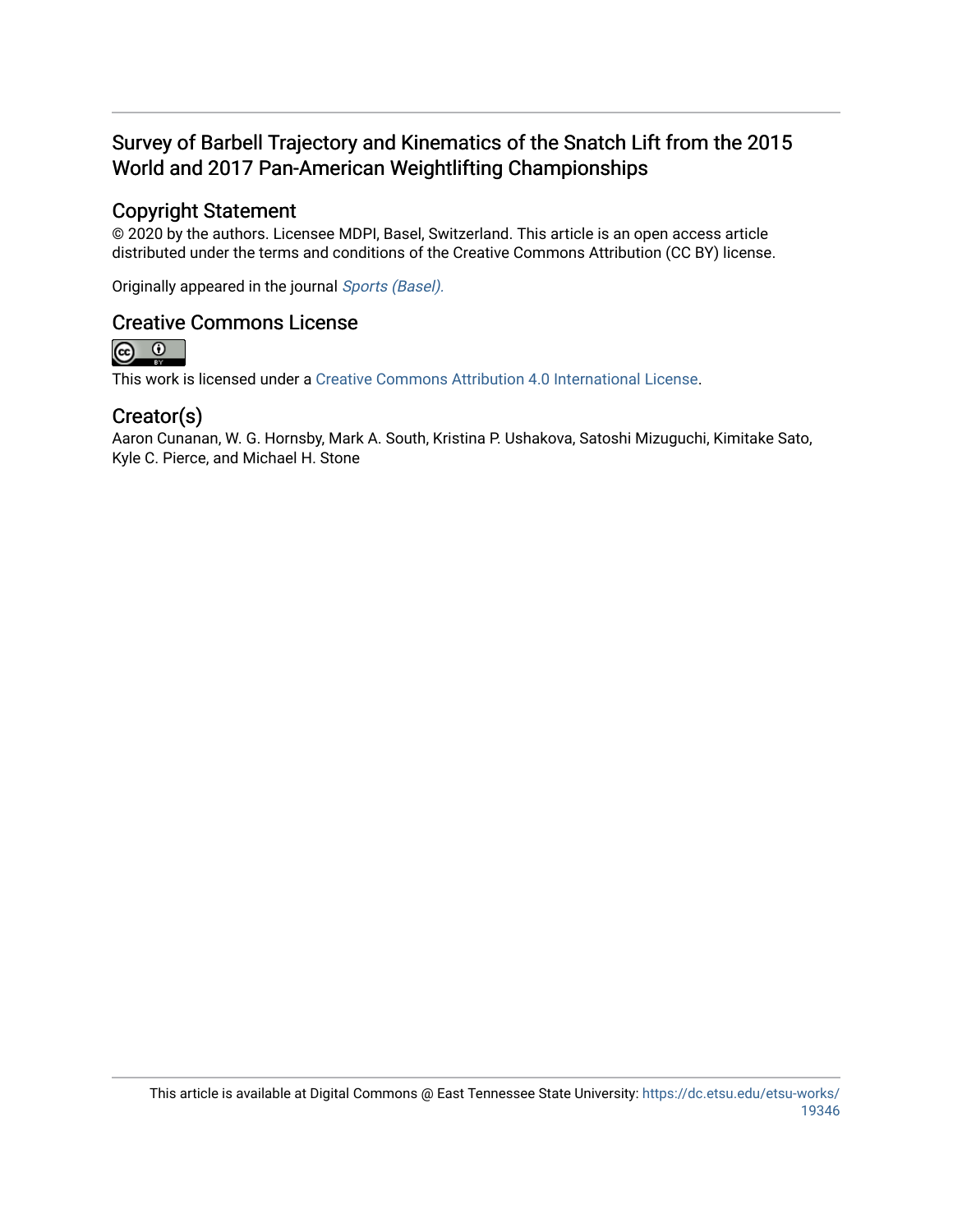

*Article*

## **Survey of Barbell Trajectory and Kinematics of the Snatch Lift from the 2015 World and 2017 Pan-American Weightlifting Championships**

**Aaron J. Cunanan 1,\* [,](https://orcid.org/0000-0001-7328-4217) W. Guy Hornsby <sup>2</sup> [,](https://orcid.org/0000-0001-6803-6200) Mark A. South <sup>1</sup> , Kristina P. Ushakova <sup>1</sup> , Satoshi Mizuguchi <sup>1</sup> , Kimitake Sato <sup>1</sup> , Kyle C. Pierce <sup>3</sup> and Michael H. Stone <sup>1</sup>**

- <sup>1</sup> Center of Excellence for Sport Science and Coach Education, Department of Sport, Exercise, Recreation, and Kinesiology, East Tennessee State University, 1276 Gilbreath Drive, Johnson City, TN 37614, USA; southma@etsu.edu (M.A.S.); ushakovak@etsu.edu (K.P.U.); mizuguchi@etsu.edu (S.M.); jpnsatok@hotmail.com (K.S.); stonem@etsu.edu (M.H.S.)
- <sup>2</sup> Department of Coaching and Teaching Studies, West Virginia University, 375 Birch Street, Morgantown, WV 26505, USA; william.hornsby@mail.wvu.edu
- <sup>3</sup> LSU Shreveport Weightlifting Center for High Performance and Development, Department of Kinesiology and Health Science, Louisiana State University Shreveport; 1 University Place, Shreveport, LA 71115, USA; kyle.pierce@lsus.edu
- **\*** Correspondence: aaron.cunanan@gmail.com

Received: 15 July 2020; Accepted: 24 August 2020; Published: 25 August 2020



**Abstract:** Analysis of elite performances is important to elucidate the characteristics of effective weightlifting technique contributing to the highest level of achievement. The general technique of the weightlifting movements is well established. However, it is also apparent that weightlifting technique can differ based on athlete characteristics. Thus, existing technical models may not accurately reflect current technique of top performers or be applied generically to athletes of different skill, size, sex, or ability. Therefore, the purpose of this descriptive study was to update the scientific knowledge of snatch technique of top international weightlifters. This study used video analysis to determine barbell trajectory and kinematics of 319 successful snatch attempts from two major international competitions. Relative frequencies of barbell trajectory types differed based on competition, sex, category, and ranking. No statistical differences were observed among the top-three performers for either sex for most kinematic variables, and there were no overall discernible patterns of effect size differences for individual or clusters of kinematic variables. The results of this study indicate that weightlifting success can be achieved with a variety of technique profiles.

**Keywords:** biomechanics; technique analysis; Olympic-style lifting

#### **1. Introduction**

Attempts completed during major international weightlifting competitions represent maximum or near-maximum performances by the most-skilled performers of the weightlifting movements (the snatch, the clean, and the jerk), and these performances are instructive for the idealization of effective weightlifting technique. The general technique of the weightlifting movements is well established [\[1](#page-15-0)[–5\]](#page-15-1). However, it is also apparent that weightlifting technique can differ based on athlete characteristics. For example, differences in the relative frequencies of barbell trajectory types among lifters in A versus B sessions during international competitions have been observed [\[4,](#page-15-2)[6\]](#page-15-3). Several authors have also reported differences in lifter and barbell kinematics and kinetics based on skill level [\[6–](#page-15-3)[8\]](#page-15-4). Other investigations of competitive performances provide evidence that weightlifting technique may also

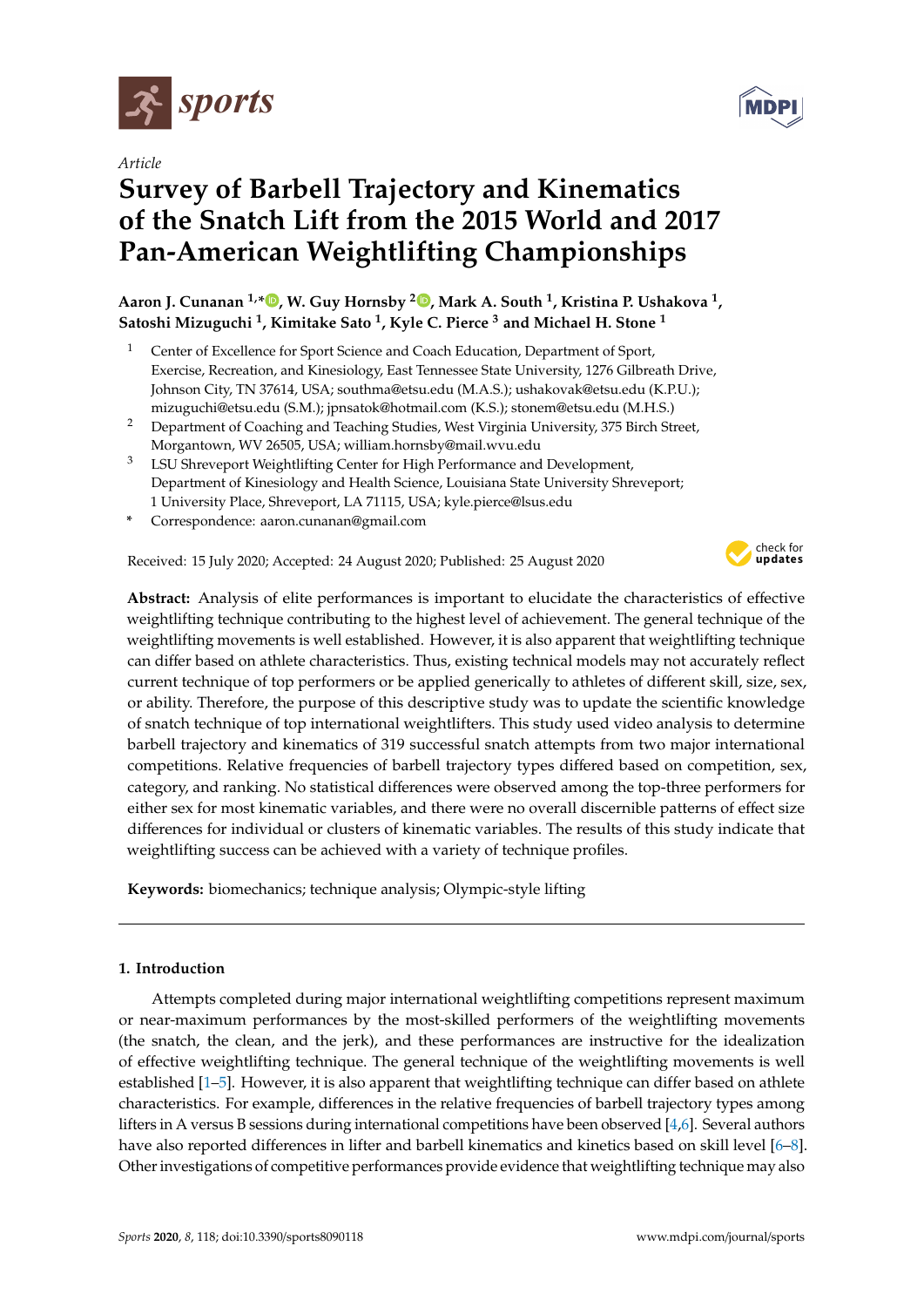be influenced by other factors such as anthropometry, weight category, and sex [\[4](#page-15-2)[,6,](#page-15-3)[9](#page-15-5)[–12\]](#page-15-6). Such findings may provide some guidance to individualize teaching and coaching to best suit each athlete.

Technique differences may also be suggestive of a need for different training objectives or emphases to address deficiencies that may influence weightlifting success or sport performance. For example, some authors have suggested that the ability to execute a stretch-shortening cycle during the transition phase may be improved by increasing knee flexor concentric strength [\[6,](#page-15-3)[8\]](#page-15-4) and knee extensor eccentric strength [\[9,](#page-15-5)[11,](#page-15-7)[13\]](#page-15-8). Additionally, coaches may employ physical training to increase an athlete's speed of moving under the barbell after completing the second pull [\[7\]](#page-15-9).

The best performers may use techniques that are considered suboptimal [\[9\]](#page-15-5). However, it is unclear whether top performers with suboptimal technique achieve success because of or despite their technique. Furthermore, the observed technique differences in many of the aforementioned studies are confounded by differences in weightlifting ability (i.e., absolute load lifted), and the technique an individual exhibits is partly dependent on her or his absolute and relative strength. Thus, strength is likely to be a primary determinant of weightlifting success [\[14\]](#page-15-10).

These technique and strength differences notwithstanding, analyses of performances during major international competitions are infrequent [\[4](#page-15-2)[,6](#page-15-3)[,9,](#page-15-5)[11](#page-15-7)[,12](#page-15-6)[,15](#page-15-11)[–17\]](#page-15-12) or limited to select rankings or weight categories [\[9,](#page-15-5)[11\]](#page-15-7). Thus, existing technical models may not accurately reflect current technique of top performers or be generalizable to athletes of different skill, size, sex, or ability. Accurate technical models are important for coaches to devise frameworks for teaching and coaching the weightlifting movements. Technical and biomechanical analyses can also provide rationale for coaches to implement the weightlifting movements in training on the basis of specificity [\[18](#page-15-13)[–20\]](#page-15-14) and transference of training [\[21](#page-16-0)[,22\]](#page-16-1).

Cross-sectional analyses contribute to the cumulative scientific knowledge on weightlifting technique with the potential to inform coaching practices. Analysis of elite performances is important to elucidate the characteristics of effective weightlifting technique at the highest levels of achievement. Additionally, observed technique differences indicate the need for serial investigations encompassing multiple subgroups of performers. Therefore, the purpose of this descriptive study was to update the scientific knowledge of snatch technique of top international weightlifters by examining barbell trajectory and kinematics of successful snatch attempts by lifters at the 2015 World Weightlifting Championship (WWC) and 2017 Pan-American Weightlifting Championship (PAWC).

#### **2. Materials and Methods**

#### *2.1. Participants*

This study was an investigation of the heaviest successful snatch attempt for all athletes who lifted in the A sessions of WWC and PAWC. The heaviest successful snatch attempt by each of the top-three finishers at the time of competition in each women's and men's weight category for WWC and PAWC was also identified for separate analyses. Seven women's and 8 men's weight categories were contested at WWC, and 8 weight categories each for both women and men were contested at PAWC. Three eligible attempts each from both WWC and PAWC were not recorded due to software/hardware error, which incidentally resulted in the exclusion of the 3rd place finisher in the women's 75 kg category from WWC and the 3rd place finisher in the women's 48 kg category from PAWC from the comparative analyses. Seven lifters from WWC and 4 lifters from PAWC did not complete any successful attempts in the snatch and were also excluded from analysis. In total, 77 women and 82 men from WWC and 75 women and 85 men from PAWC were included in this study (Tables [1](#page-4-0) and [2\)](#page-4-1). A total of 159 lifts from WWC and 160 lifts from PAWC were analyzed.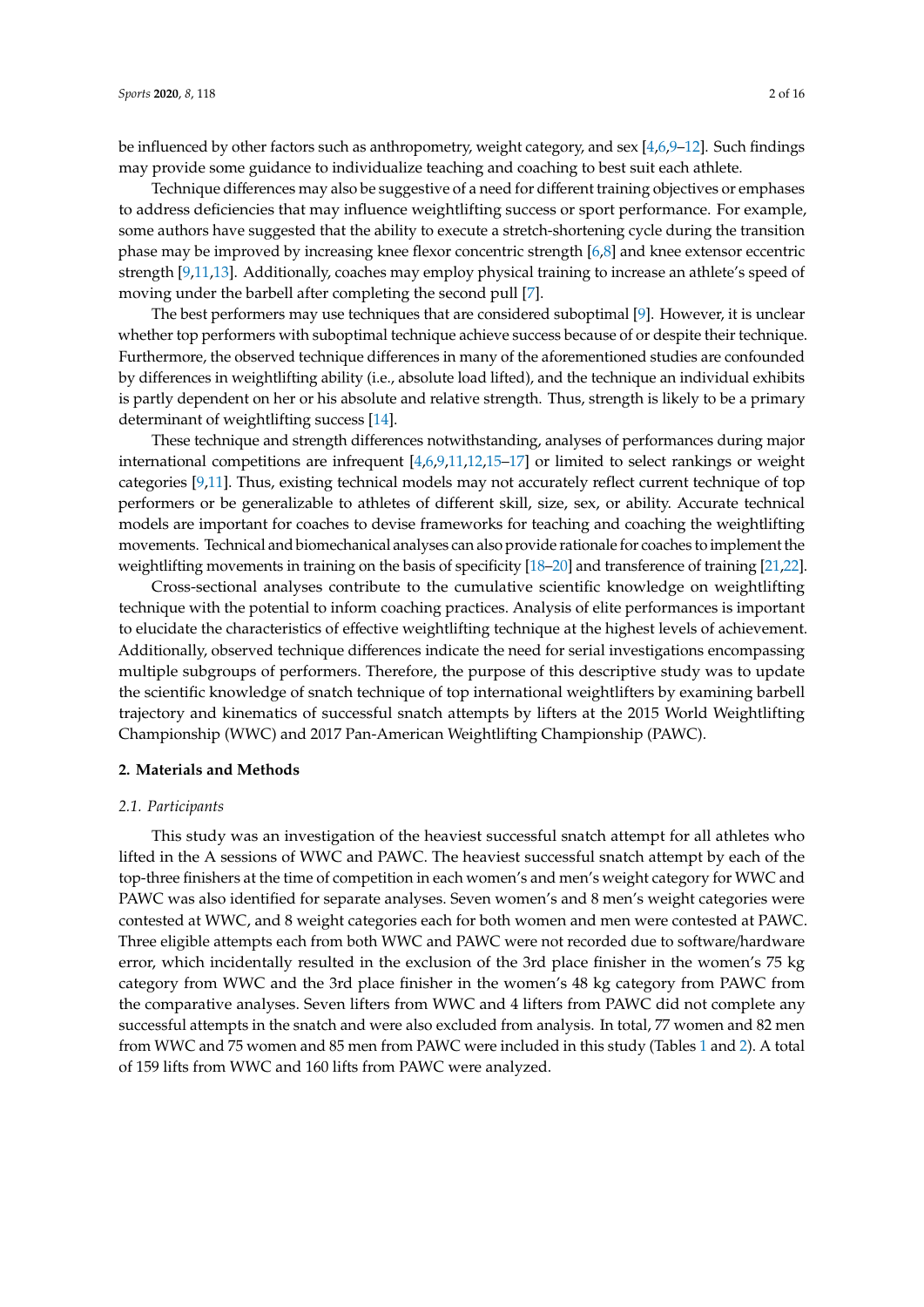| Category | Age $(y)$<br>$\boldsymbol{n}$ |                | $BW$ (kg)          |  |  |  |
|----------|-------------------------------|----------------|--------------------|--|--|--|
| Women    |                               |                |                    |  |  |  |
| 48       | 11                            | $25.5 \pm 5.3$ | $47.65 \pm 0.23$   |  |  |  |
| 53       | 12                            | $23.3 \pm 3.6$ | $52.53 \pm 0.71$   |  |  |  |
| 58       | 11                            | $26.3 + 4.9$   | $57.49 \pm 0.51$   |  |  |  |
| 63       | 12                            | $23.3 + 3.4$   | $62.45 \pm 0.59$   |  |  |  |
| 69       | 10                            | $23.3 \pm 3.7$ | $68.24 \pm 0.81$   |  |  |  |
| 75       | 10                            | $25.3 \pm 4.0$ | $74.53 \pm 0.40$   |  |  |  |
| $+75$    | 11<br>$24.5 + 2.6$            |                | $114.06 \pm 16.69$ |  |  |  |
|          | 77                            | $24.5 + 3.3$   | $67.77 + 21.64$    |  |  |  |
| Men      |                               |                |                    |  |  |  |
| 56       | 7                             | $24.1 \pm 4.0$ | $55.79 \pm 0.13$   |  |  |  |
| 62       | 11                            | $25.4 \pm 3.0$ | $61.82 \pm 0.14$   |  |  |  |
| 69       | 11                            | $24.4 + 2.9$   | $68.78 \pm 0.15$   |  |  |  |
| 77       | 11                            | $74.7 + 4.1$   | $76.60 \pm 0.30$   |  |  |  |
| 85       | 10                            | $24.2 \pm 3.0$ | $84.36 \pm 0.38$   |  |  |  |
| 94       | 10                            | $25.0 \pm 2.4$ | $93.46 \pm 0.48$   |  |  |  |
| 105      | 10                            | $24.9 \pm 3.4$ | $104.54 \pm 0.45$  |  |  |  |
| $+105$   | 12                            | $26.5 \pm 3.7$ | $148.74 \pm 6.96$  |  |  |  |
|          | 82                            | $25.0 \pm 3.3$ | $88.76 \pm 29.02$  |  |  |  |

<span id="page-4-0"></span>**Table 1.** Athlete characteristics for 2015 World Weightlifting Championship.

Values are the mean ± SD; BW, bodyweight.

<span id="page-4-1"></span>**Table 2.** Athlete characteristics for 2017 Pan-American Weightlifting Championship.

| Category | n  | Age $(y)$      | $BW$ (kg)          |  |  |  |
|----------|----|----------------|--------------------|--|--|--|
| Women    |    |                |                    |  |  |  |
| 48       | 11 | $24.9 \pm 4.8$ | $47.67 \pm 0.31$   |  |  |  |
| 53       | 9  | $25.5 \pm 6.0$ | $52.35 \pm 1.10$   |  |  |  |
| 58       | 9  | $27.2 \pm 5.2$ | $57.44 \pm 0.68$   |  |  |  |
| 63       | 9  | $27.1 \pm 5.1$ | $62.70 \pm 0.28$   |  |  |  |
| 69       | 9  | $21.9 \pm 3.3$ | $67.89 \pm 0.96$   |  |  |  |
| 75       | 10 | $24.8 + 4.3$   | $74.58 \pm 0.38$   |  |  |  |
| 90       | 9  | $25.7 \pm 6.4$ | $85.58 \pm 4.22$   |  |  |  |
| $+90$    | 9  | $24.4 + 5.2$   | $110.01 \pm 18.24$ |  |  |  |
|          | 75 | $25.2 \pm 5.1$ | $69.25 \pm 20.07$  |  |  |  |
| Men      |    |                |                    |  |  |  |
| 56       | 10 | $23.2 \pm 6.4$ | $55.78 \pm 0.23$   |  |  |  |
| 62       | 15 | $22.5 \pm 3.1$ | $61.40 \pm 0.60$   |  |  |  |
| 69       | 14 | $23.8 \pm 4.1$ | $68.31 \pm 0.62$   |  |  |  |
| 77       | 10 | $21.4 \pm 3.3$ | $76.54 \pm 0.56$   |  |  |  |
| 85       | 8  | $24.3 \pm 5.6$ | $84.42 \pm 0.43$   |  |  |  |
| 94       | 10 | $25.4 \pm 4.3$ | $92.29 \pm 2.62$   |  |  |  |
| 105      | 9  | $24.7 \pm 2.0$ | $103.88 \pm 1.22$  |  |  |  |
| $+105$   | 9  | $25.8 \pm 3.7$ | $135.76 \pm 18.17$ |  |  |  |
|          | 85 | $23.8 \pm 4.2$ | $81.83 \pm 24.47$  |  |  |  |

Values are the mean ± SD; BW, bodyweight.

The International Weightlifting Federation changed the official women's weight categories in 2016. Thus, the women's 90 kg category from PAWC was excluded from comparative analysis, and the women's +75 category from WWC and +90 category from PAWC were considered equivalent during comparative analysis.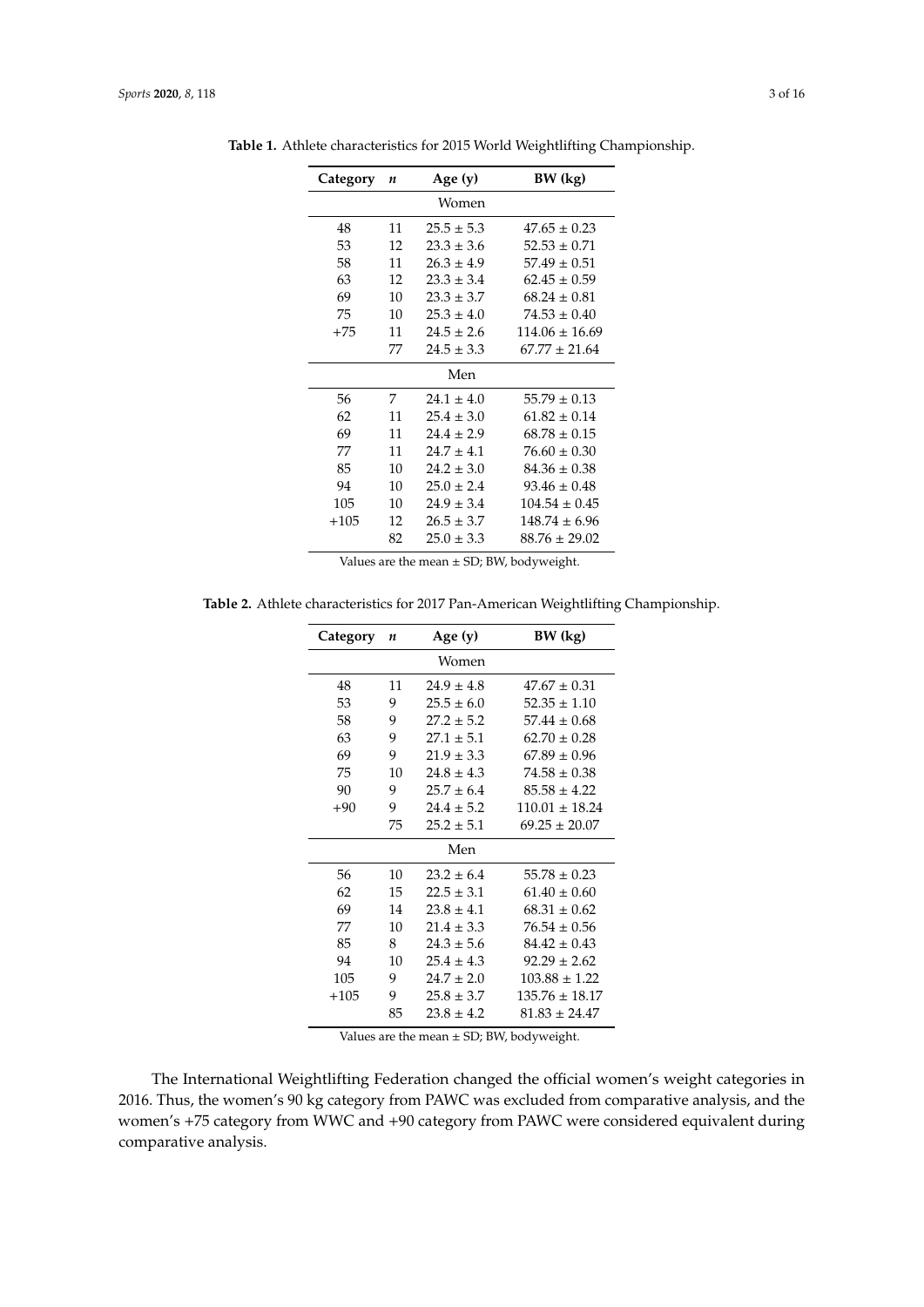The ethics committee of East Tennessee State University determined this study to not be human subjects research. Therefore, subjects were not required to provide informed consent for inclusion in this study.

#### *2.2. Data Collection*

Lifts were recorded at both competitions using a GoPro HERO4 Black digital video camera (San Mateo, CA, USA) in 720p resolution (1280 × 720 pixels (px)) at 240 fps. Camera setup conformed to recommendations to minimize measurement error of sagittal plane barbell kinematics [\[23\]](#page-16-2). The camera was arranged on a tripod 15 m and 11 m from the left edge of the competition platform at WWC and PAWC, respectively, to avoid interference with competition proceedings. The camera lens was centered and leveled 0.71 m above the competition platform surface facing in line and parallel with the platform center for both competitions.

#### *2.3. Video Analysis*

Video analysis was conducted using Kinovea software (version 0.8.27, Kinovea open source project). The software's working area was set to 400% zoom to improve accuracy of digitized marker placement and distance calibration. Kinovea's automatic tracking feature was used to determine barbell displacement, recorded in px, by placing a digitized marker on the center of the visible end of the barbell prior to lift-off. Raw displacement data were exported to a spreadsheet for subsequent analysis using a custom Labview program. Raw data were converted from px to cm using a respective scaling coefficient (WWC: 0.71 cm·px<sup>-1</sup>; PAWC: 0.67 cm·px<sup>-1</sup>) and smoothed using a 20-point moving average. Outcome variables were determined from the converted, smoothed data.

#### Calibration Variability and Inter-Rater Reliability

The authors sought to determine the reasonableness of using a uniform scaling coefficient for each competition applied to each lift from that competition versus individually calibrating each video file to improve the time-efficiency of such analysis for coaches and researchers. Thus, 20 lifts from each competition were analyzed using both a uniform scaling coefficient and their individual scaling coefficient using the following procedures. Ten lifts each for both women and men with at least one lift from each weight category were randomly selected from each competition. Kinovea's line tool was used to draw a line on the image along the vertical diameter of the largest plate (45 cm) nearest to the camera prior to lift-off. The length of the line was recorded in px and converted to a scaling factor (cm:px) for each file. The mean scaling factor for each set of 20 lifts was also determined. Outcome variables defined in Section [2.4](#page-6-0) were determined for each file using both the original scaling factor corresponding to each file and the respective mean scaling factor.

The mean  $\pm$  SD of calibration factors was 0.71  $\pm$  0.007 cm·px<sup>-1</sup> for WWC and 0.67  $\pm$  0.008 cm·px<sup>-1</sup> for PAWC (95% confidence intervals: 0.70 to 0.71 cm·px<sup>-1</sup> and 0.67 to 0.68 cm·px<sup>-1</sup>, respectively). The 95% confidence intervals for % coefficient of variation for each set of individual calibration scales was 0.6 to 1.3% for WWC and 0.8 to 1.6% for PAWC.

Repeated measures ANOVAs for each outcome variable revealed no statistical differences between methods (F<sub>(1,19)</sub> = 0.00040 to 0.23;  $p = 0.6$  to > 0.9 and F<sub>(1,19)</sub> = 0.0024 to 0.14;  $p = 0.7$  to > 0.9 for WWC and PAWC, respectively). 95% confidence intervals for Pearson's correlation coefficients for pairs of outcome variables determined from both methods were  $r = 0.988$  to 0.999 and  $r = 0.982$  to 0.999 for WWC and PAWC respectively (*p* < 0.001). Similar 95% confidence intervals for standard error of measurement between calibration methods for each variable were observed for WWC and PAWC (V<sub>max</sub>: -0.01 to 0.04 m·s<sup>-1</sup> vs. -0.01 to 0.05 m·s<sup>-1</sup>; Y<sub>max</sub>: -0.7 to 2.1 cm vs. -0.8 to 2.5 cm; Y<sub>catch</sub>: -0.6 to 1.8 cm vs. –0.7 to 2.1 cm; Y<sub>drop</sub>: –0.09 to 0.3 cm vs. –0.1 to 0.4 cm; X<sub>1</sub>: –0.03 to 0.09 cm vs. –0.05 to 0.2 cm; X<sub>2</sub>: −0.05 to 0.2 cm vs. −0.05 to 0.1 cm; X<sub>loop</sub>: −0.04 to 0.1 cm vs. −0.03 to 0.1 cm; X<sub>net</sub>: −0.07 to 0.2 cm vs. −0.1 to 0.3 cm, respectively). 95% confidence intervals for ICC reliability coefficients for the determination of all outcome variables between both methods were 0.977 to 0.999 and 0.969 to 0.999 for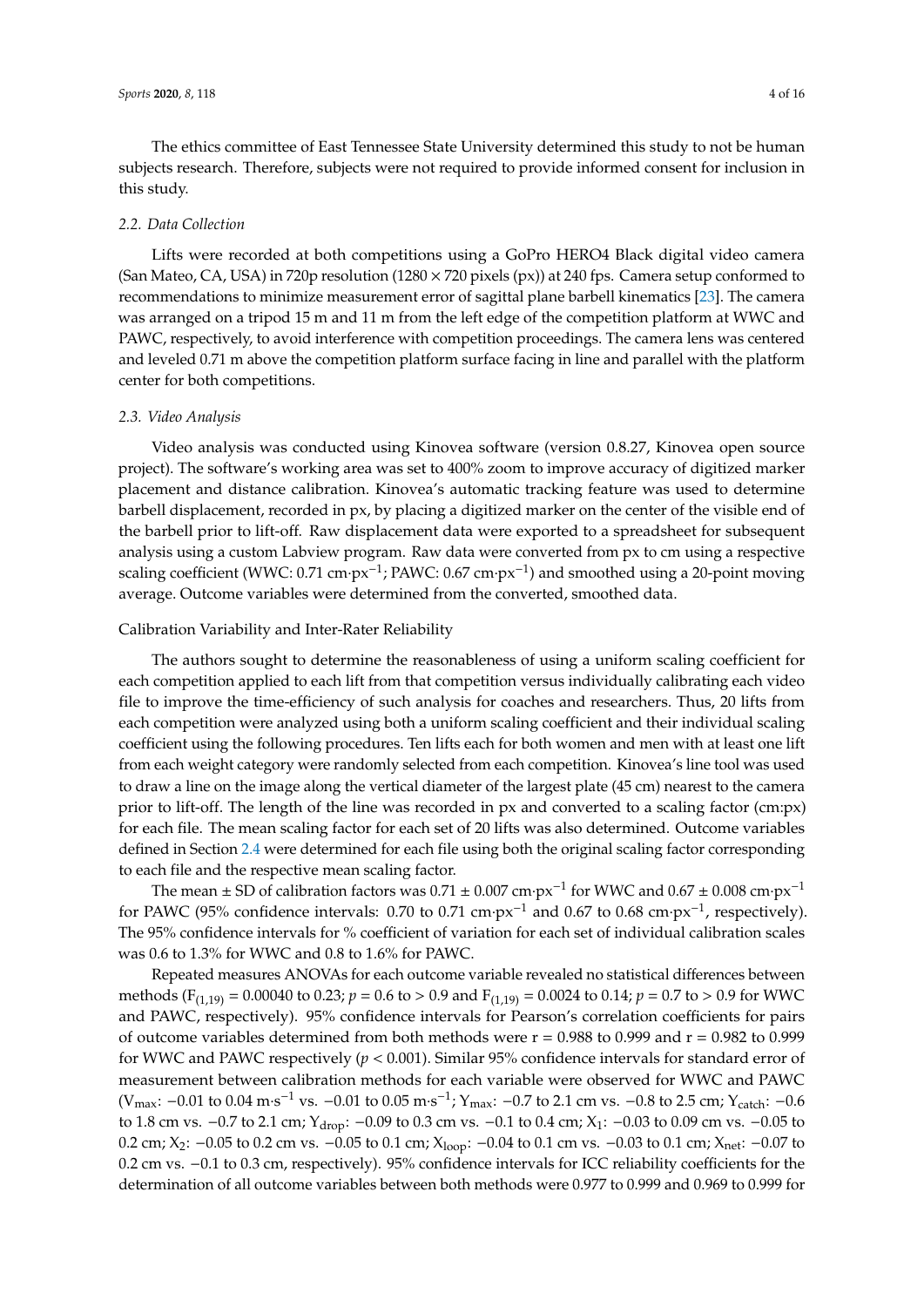WWC and PAWC, respectively, based on a single measure, absolute agreement, 2-way random effects was deemed to the likely amount of error between the two methods was deemed to the two methods was deemed to the two methods w model ( $p < 0.001$ ). Thus, the likely amount of error between the two methods was deemed negligible  $\frac{1}{2}$ and the respective standard scaling coefficients were applied to the sets of lifts from each competition to improve the time-efficiency of the analysis.

## <span id="page-6-0"></span>*2.4. Outcome Variables 2.4. Outcome Variables*

Barbell trajectory type was determined based on the classification scheme devised by Vorobyev [\[5\]](#page-15-1), Barbell trajectory type was determined based on the classification scheme devised by Vorobyev including the type 4 trajectory first introduced by Hiskia [\[4\]](#page-15-2) (Figure [1\)](#page-6-1). The authors of the present study considered the large number of lifts included in this study as an opportunity to explore the prevalence of the type 4 trajectory, which, to the authors' knowledge, has not been quantified in the literature since its first identification by Hiskia [\[4\]](#page-15-2). Barbell trajectory was classified based on the pattern of horizontal barbell displacement relative to the lifter and crossing of a vertical reference line drawn intersecting the center of the barbell immediately prior to lift-off. The type 1 trajectory exhibits a 'toward-away-toward' pattern, crossing the vertical reference line during the 'away' phase and may or may not cross during the final 'toward' phase. The type 2 trajectory also consists of a 'toward-away-toward' pattern but does not cross the vertical reference line at any instant during the lift. The type 3 trajectory shows an 'away-toward-away-toward' pattern. The type 4 pattern may begin with a 'toward' phase, as in the type 1 or 2 trajectories, or an 'away-toward' phase, as in the type 3 trajectory. The defining feature of the type 4 trajectory is an interceding 'away-toward' phase between the first 'toward' phase and the type 4 trajectory is an interceding 'away-toward' phase between the first 'toward' phase and the the type 1 trajectory to the first transferred in the first term and the first 'toward' phase. Only the type 1 trajectory necessarily crosses the vertical reference line.  $r = r + r$  and  $r = r + r$ .

<span id="page-6-1"></span>

**Figure 1.** Barbell trajectory types determined by pattern of horizontal displacement and crossing of **Figure 1.** Barbell trajectory types determined by pattern of horizontal displacement and crossing of vertical reference line. Figure redrawn and adapted from Vorobyev [5] and Hiskia [4]. vertical reference line. Figure redrawn and adapted from Vorobyev [\[5\]](#page-15-1) and Hiskia [\[4\]](#page-15-2).

Barbell kinematic variables were modified from Stone et al. [17] and included peak vertical Barbell kinematic variables were modified from Stone et al. [\[17\]](#page-15-12) and included peak vertical velocity (V<sub>max</sub>), maximum barbell height (Y<sub>max</sub>), height at catch (Y<sub>catch</sub>), difference between Y<sub>max</sub> and  $Y_{\text{catch}}$  ( $Y_{\text{drop}}$ ), ratio of  $Y_{\text{catch}}$  divided by  $Y_{\text{max}}$  (Catch<sub>rel</sub>), angle relative to vertical reference line from start position to position at  $X_1$  ( $\theta_1$ ), net horizontal displacement from start position to most rearward position during first phase of displacement toward the lifter  $(X_1)$ , horizontal distance from  $X_1$  to most anterior position between  $X_1$  and  $Y_{\text{max}}$  ( $X_2$ ), horizontal distance from position at  $X_2$  to position at catch  $(X_{\text{loop}})$ , net horizontal displacement from start position to  $Y_{\text{catch}}$  ( $X_{\text{net}}$ ) (Figure [2\)](#page-7-0). For determination of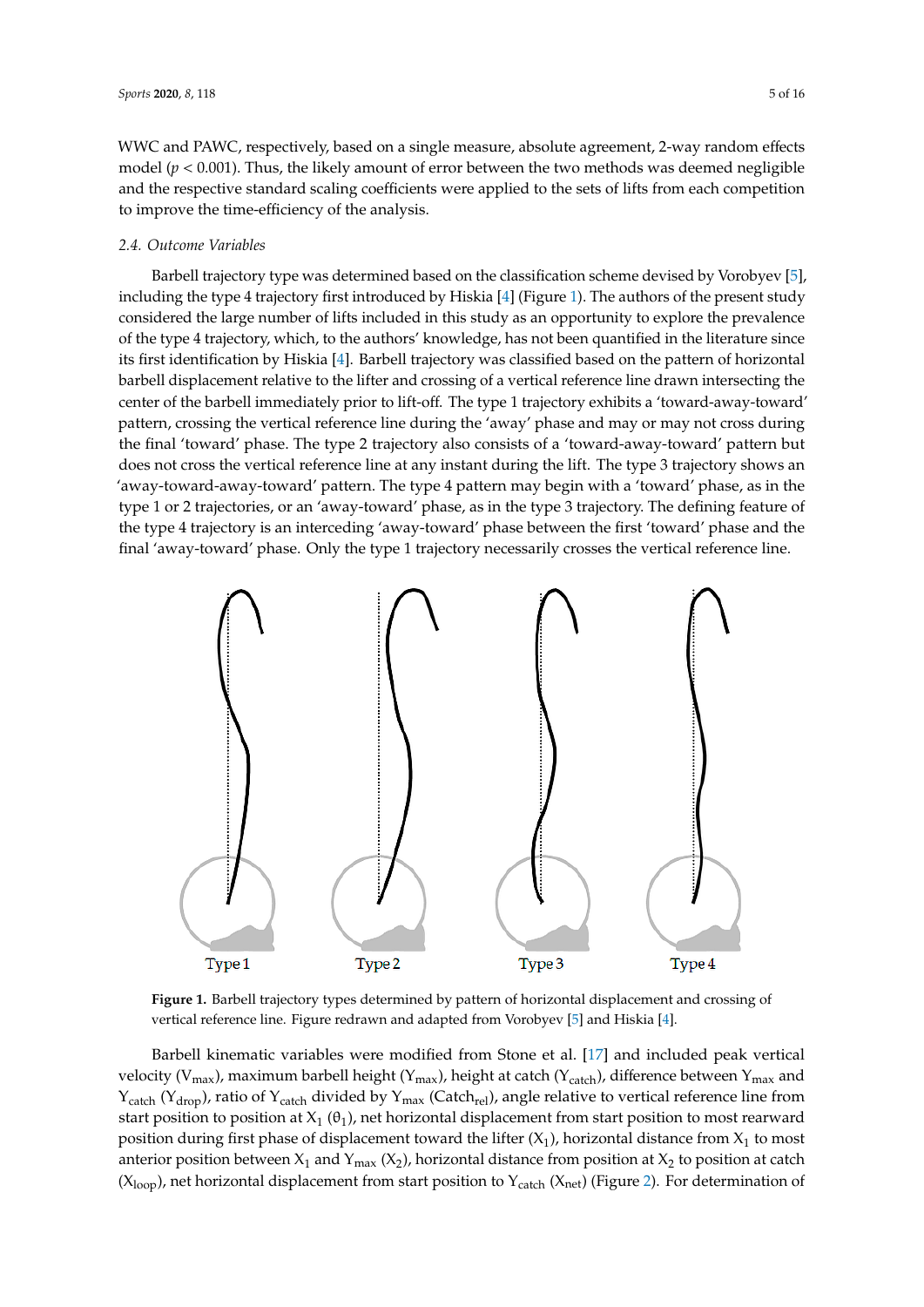<span id="page-7-0"></span> $Y_{drop}$  and  $X_{loop}$ , the catch was defined as the first instance after the phase of negative vertical velocity following  $Y_{\text{max}}$  that the barbell reached a vertical velocity of 0 m·s<sup>-1</sup>.



**Figure 2.** Barbell kinematic variables of displacement. Y<sub>max</sub>, maximum height; Y<sub>catch</sub>, height at catch;  $Y_{drop}$ , difference between  $Y_{max}$  and  $Y_{catch}$ ;  $\theta_1$ , angle relative to vertical reference line from start position to  $x_1$ ;  $x_1$ , net horizontal displacement from start position to most rearward position during first phase of displacement toward the lifter;  $X_2$ , horizontal distance from  $X_1$  to most anterior position between  $X_1$  and  $Y_{\text{max}}$ ;  $X_{\text{loop}}$ , horizontal distance from  $X_2$  to  $Y_{\text{catch}}$ ;  $X_{\text{net}}$ , net horizontal displacement from start position to Y<sub>catch</sub>. Modified and adapted from Stone et al. [\[17\]](#page-15-12).

#### *2.5. Statistical Analysis 2.5. Statistical Analysis*

The count and relative frequency of each barbell trajectory type were categorized by The count and relative frequency of each barbell trajectory type were categorized by competition, sex, weight category, and continent. Descriptive statistics of each kinematic variable from all A session lifts separated by competition, sex, and weight category were calculated.

Separate omnibus 2 × 3 between-subject ANOVAs for women and men were conducted to Separate omnibus 2 × 3 between-subject ANOVAs for women and men were conducted to compare the main effects of competition (WWC, PAWC) and placement  $(1, 2, 3)$  and the interaction effect of competition and placement on each of the kinematic variables from the top-three women and men and men finishers from both WWC and PAWC. Assumptions of normality and homoscedasticity finishers from both WWC and PAWC. Assumptions of normality and homoscedasticity were assessed using the Shapiro–Wilk test and Levene's test, respectively. In cases where assumptions of normality or homoscedasticity were violated, a robust ANOVA procedure was conducted [\[24\]](#page-16-3). Critical alpha was set at  $\alpha$  = 0.05. Cohen's d effect size was calculated to evaluate the magnitude of all cell and marginal mean differences between groups.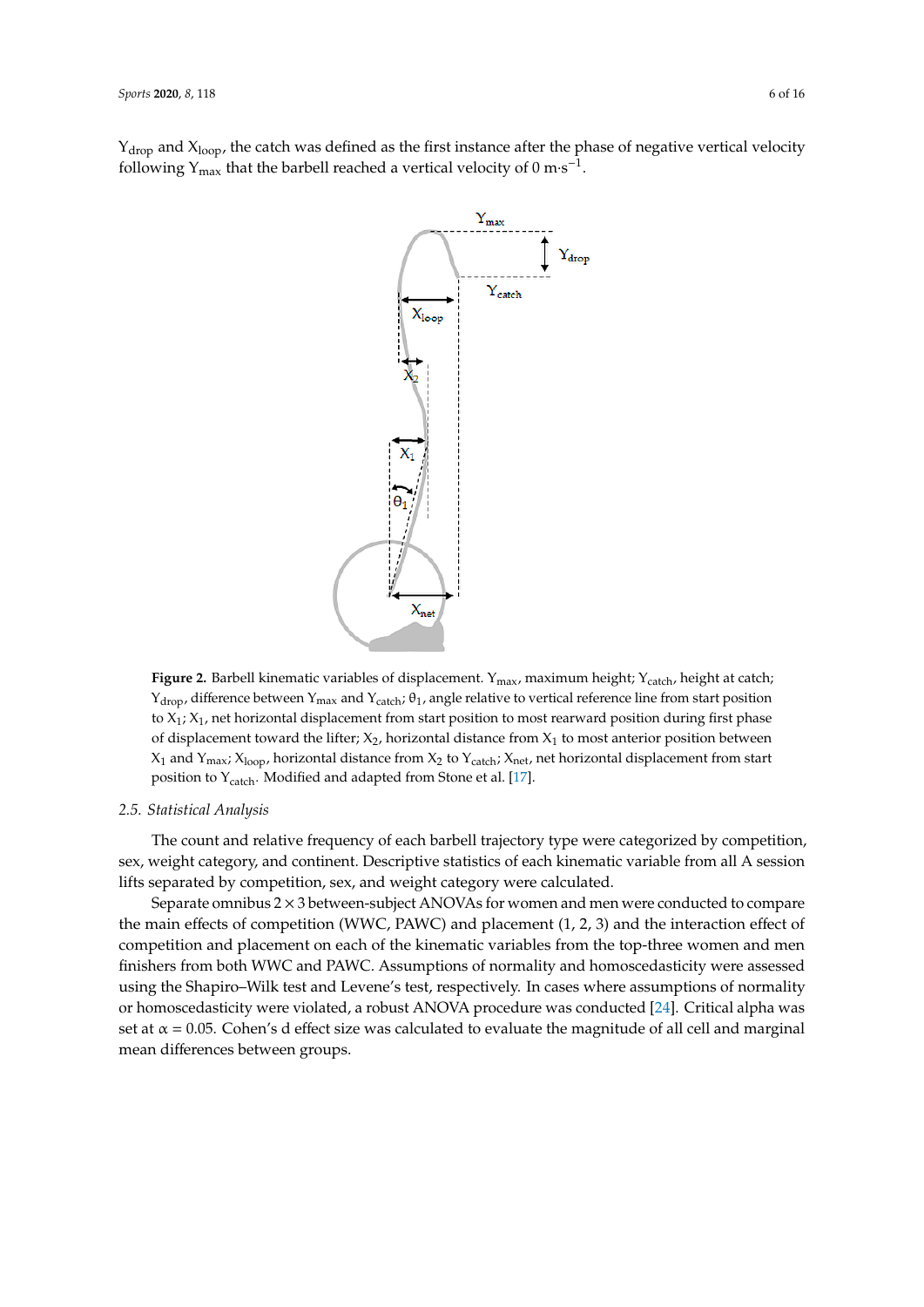#### **3. Results**

#### *3.1. Descriptive Analysis*

#### 3.1.1. Barbell Trajectory

Relative frequencies of each trajectory type were similar between WWC and PAWC. Top-three finishers at WWC and PAWC exhibited some differences in relative frequencies of trajectory types compared to A session lifters within and between competitions (Table [3;](#page-9-0) Supplementary Tables S1–S3).

The type 3 trajectory was the most prevalent type among all A session lifters at both WWC and PAWC (53% and 59%, respectively), with heavier men's categories exhibiting a greater relative frequency than other categories. The type 3 trajectory was also the most common type among the top-three finishers at both competitions (43% and 49%, respectively); although, it was less prevalent among women compared to men at WWC (30% vs. 54%) and PAWC (43% vs. 54%). The type 2 trajectory was exhibited by ~30% of women and men at both WWC and PAWC. The type 1 trajectory accounted for 13% and 8% of lifts at WWC and PAWC, respectively. The type 4 trajectory occurred least frequently at both WWC and PAWC (6% and 3%, respectively).

A greater proportion of women's top-three finishers at both WWC and PAWC exhibited the type 2 trajectory compared to their A session counterparts (50% vs. 29% and 39% vs. 29%, respectively). The top-three finishers in the men's 105 and +105 categories at both WWC and PAWC exhibited the type 3 trajectory exclusively.

European top-three finishers from WWC most frequently exhibited the type 3 trajectory (57%), while Asian top-three finishers from WWC most frequently exhibited the type 2 trajectory (43%). There were no top-three finishers from North America, South America, or Africa at WWC at the time of competition. The type 4 trajectory accounted for 7% of the lifts among the top-three finishers at WWC.

South American top-three finishers at PAWC most commonly exhibited the type 3 trajectory (55%) followed by the type 2 trajectory (38%). North American top-three finishers at PAWC had an equal distribution of type 2 and 3 trajectories (39% each) with the remainder being the type 1 trajectory (22%). No top-three finishers at PAWC exhibited the type 4 trajectory.

#### 3.1.2. Kinematic Variables

Overall, the direction of the cell mean difference of most kinematic variables from WWC and PAWC was inconsistent over weight categories for both sexes (Table [4;](#page-10-0) Supplementary Table S4). Heavier lifters tended to exhibit greater  $V_{max}$ ,  $Y_{max}$ , and  $Y_{catch}$ , which is partly due to heavier lifters tending to also be taller [\[2](#page-15-15)[,4](#page-15-2)[,10](#page-15-16)[,12\]](#page-15-6). Despite differences in  $Y_{\text{max}}$  and  $Y_{\text{catch}}$ ,  $Y_{\text{drop}}$  did not exhibit an increasing or decreasing trend based on weight category for either sex. Heavier lifters also tended to exhibit greater  $X_2$ , which is likely partly attributable to differences in anthropometric variables among weight categories [\[12\]](#page-15-6). There were no discernible trends in barbell kinematics within weight categories among the top-three finishers for either sex at WWC or PAWC (Supplementary Tables S5–S8).

#### *3.2. Comparative Analysis*

#### 3.2.1. Women

 $Y_{\text{catch}}$ ,  $\theta_1$ , and  $X_1$  from PAWC did not meet the assumption of normality ( $p = 0.01$ , < 0.001, and 0.005, respectively; all other  $p = 0.1$  to  $> 0.9$ ).  $\theta_1$  also did not satisfy the assumption of homoscedasticity  $(p = 0.002)$ ; all other  $p = 0.1$  to  $> 0.9$ ). A statistical main effect of competition was found only for  $Y_{\text{max}}$  $(\eta^2 = 0.106; F_{(1,34)} = 4.2; p = 0.049)$ . Y<sub>max</sub> mean  $\pm$  SD was  $0.96 \pm 0.09$  m for WWC and  $1.02 \pm 0.08$  m for PAWC (Cohen's d 95% confidence interval = −1.3 to −0.02). No statistical main or interaction effects were found for any other variable  $(p = 0.2 \text{ to } > 0.9)$  (Supplementary Table S9). Magnitude and directionality of effect sizes varied considerably among variables (Cohen's d = −0.87 to 0.77) (Supplementary Figure S1).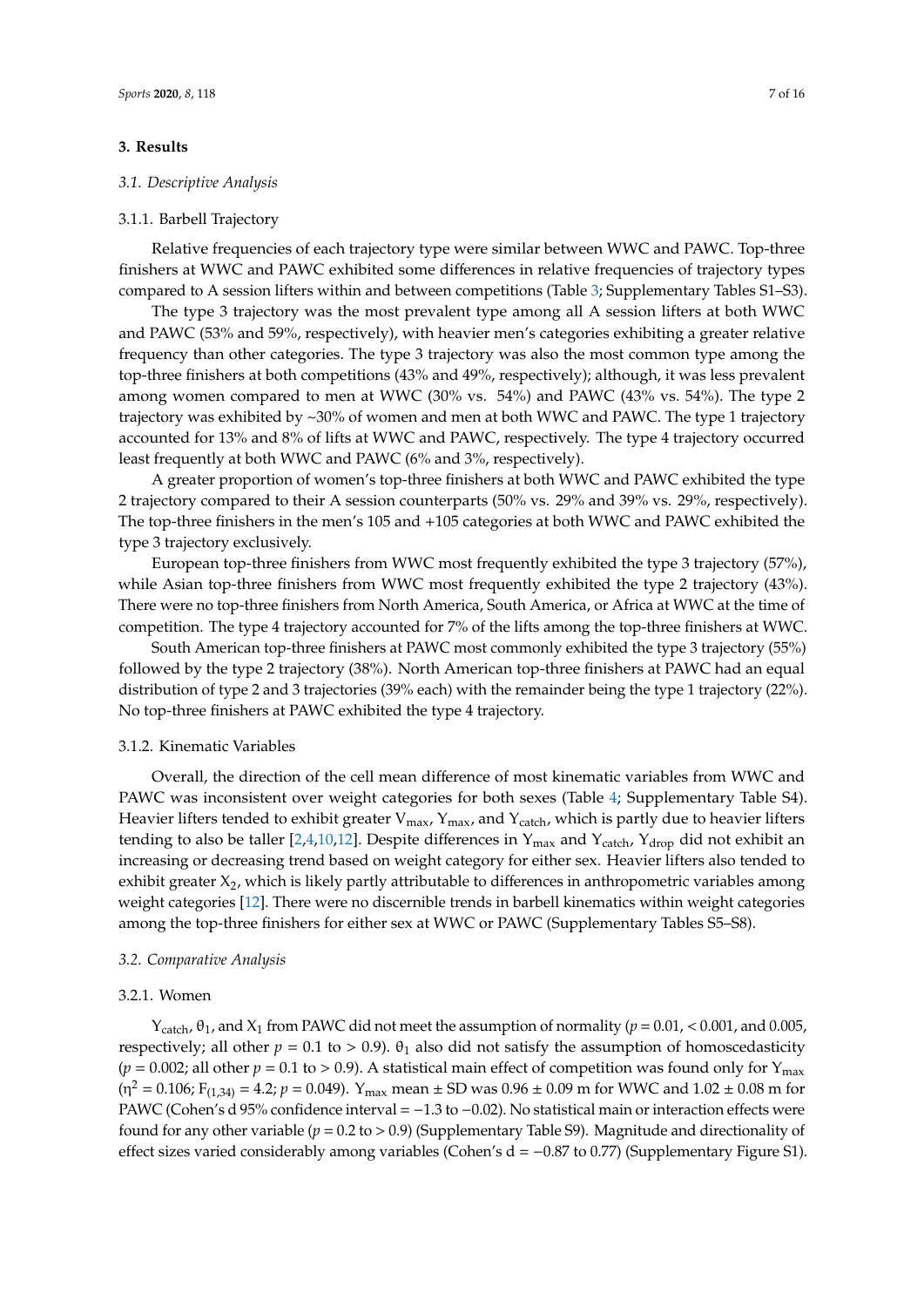#### 3.2.2. Men

There was no variable that violated assumptions of normality or homoscedasticity ( $p = 0.1$ ) to > 0.9). A statistical main effect of competition was found for  $X_2$  (η<sup>2</sup> = 0.17; F<sub>(1,42)</sub> = 8.8; *p* = 0.005),  $X_{\text{loop}}$  (η<sup>2</sup> = 0.10; F<sub>(1,42)</sub> = 5.6; *p* = 0.02), and  $X_{\text{net}}$  (η<sup>2</sup> = 0.13; F<sub>(1,42)</sub> = 6.5; *p* = 0.01). Mean ± SD for  $X_2$  was  $0.06 \pm 0.02$  m for WWC and  $0.04 \pm 0.03$  m for PAWC (Cohen's d 95% confidence interval = 0.24 to 1.48). Mean  $\pm$  SD for  $X_{loop}$  was 0.09  $\pm$  0.04 m for WWC and 0.12  $\pm$  0.05 m for PAWC (Cohen's d 95% confidence interval = −1.3 to −0.06). Mean ± SD for  $X_{net}$  was  $0.08 \pm 0.08$  for WWC and  $0.14 \pm 0.08$  m for PAWC (Cohen's d 95% confidence interval = −1.3 to −0.13). No statistical main or interaction effects were present for any other variable (*p* = 0.1 to > 0.9) (Supplementary Table S10). Effect sizes showed considerable variation with no clear pattern within or across factor levels (Cohen's  $d = -1.06$  to 0.68) (Supplementary Figure S2).

| Category      | Type 1 | Type 2  | Type 3  | Type 4 |  |  |  |  |
|---------------|--------|---------|---------|--------|--|--|--|--|
| Women         |        |         |         |        |  |  |  |  |
| 48            |        | 7(64)   | 4 (36)  |        |  |  |  |  |
| 53            | 1(8)   | 1(8)    | 8 (67)  | 2(17)  |  |  |  |  |
| 58            | 1(9)   | 5(45)   | 5(45)   |        |  |  |  |  |
| 63            | 2(17)  | 3(25)   | 7(58)   |        |  |  |  |  |
| 69            | 1(10)  | 4(40)   | 5(50)   |        |  |  |  |  |
| 75            | 4(40)  | 5(50)   |         |        |  |  |  |  |
| $+75$         | 1(9)   | 1(9)    | 9(82)   |        |  |  |  |  |
|               | 10(13) | 22(29)  | 43 (56) | 2(3)   |  |  |  |  |
| Men           |        |         |         |        |  |  |  |  |
| 56            | 2(29)  | 3(43)   | 1(14)   | 1(14)  |  |  |  |  |
| 62            | 3(27)  | 6(55)   | 1(9)    | 1(9)   |  |  |  |  |
| 69            | 1(9)   | 3(27)   | 5(45)   | 2(18)  |  |  |  |  |
| 77            | 1(9)   | 5(45)   | 4 (36)  | 1(9)   |  |  |  |  |
| 85            | 2(20)  | 1(10)   | 7(70)   |        |  |  |  |  |
| 94            |        | 2(20)   | 8(80)   |        |  |  |  |  |
| 105           | 1(10)  |         | 8(80)   | 1(10)  |  |  |  |  |
| $+105$        |        | 3(25)   | 8(67)   | 1(8)   |  |  |  |  |
|               | 10(12) | 23 (28) | 42 (51) | 7(9)   |  |  |  |  |
| Continent     |        |         |         |        |  |  |  |  |
| North America | 1(17)  | 2(33)   | 3(50)   |        |  |  |  |  |
| South America | 3(25)  | 4(33)   | 4(33)   | 1(8)   |  |  |  |  |
| Asia          | 6(9)   | 26 (39) | 31 (46) | 4(6)   |  |  |  |  |
| Europe        | 9(14)  | 10(15)  | 43 (65) | 4(6)   |  |  |  |  |
| Africa        | 1(13)  | 3(38)   | 4(50)   |        |  |  |  |  |
| Grand Total   | 20(13) | 45 (28) | 85 (53) | 9(6)   |  |  |  |  |

<span id="page-9-0"></span>**Table 3.** Distribution of barbell trajectory type of each athlete's heaviest successful snatch attempt in A sessions at 2015 World Weightlifting Championship.

Values are count (% relative frequency).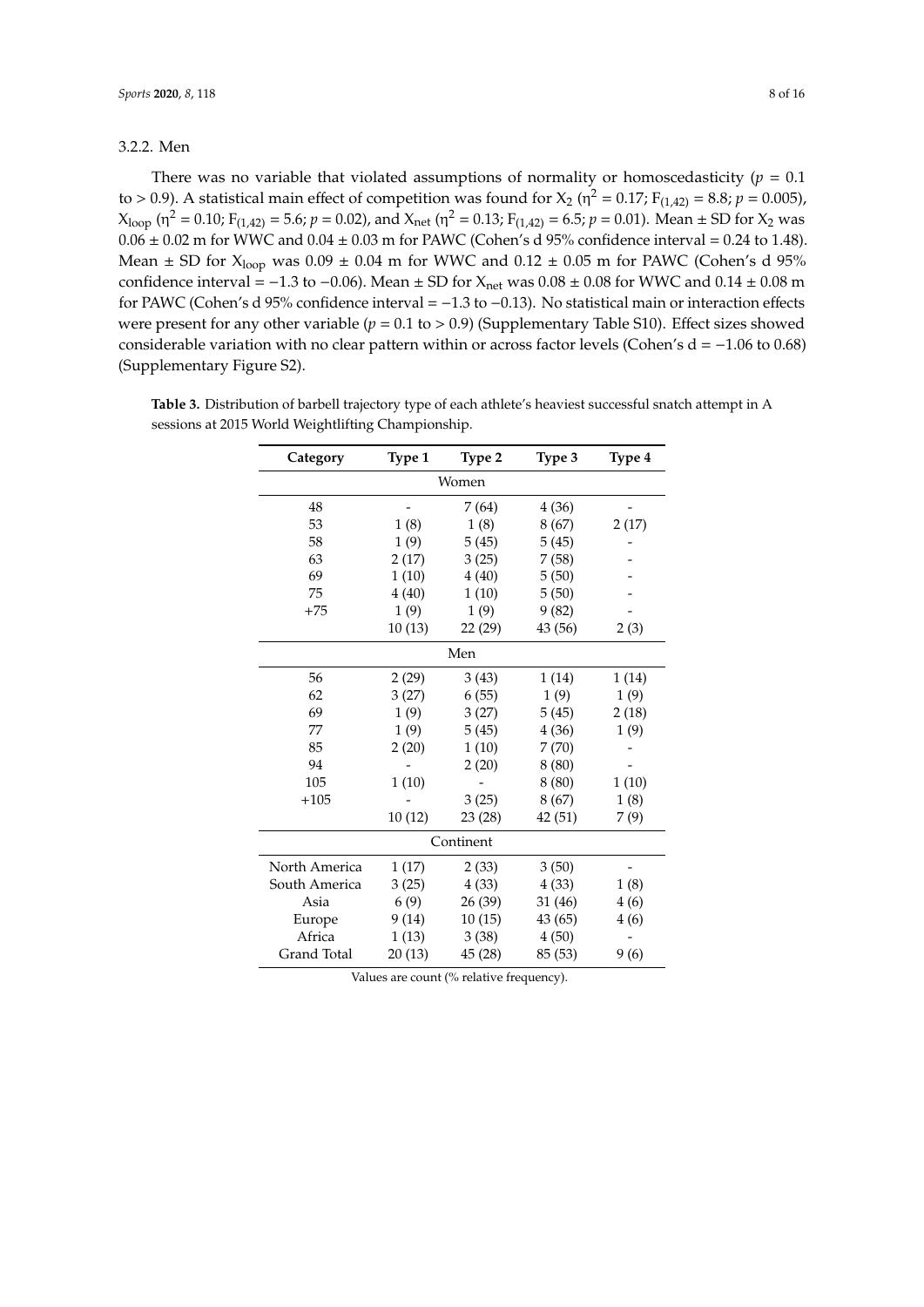<span id="page-10-0"></span>

| Category | Load         | $V_{max}$          | $Y_{\text{max}}$ | $Y_{\text{catch}}$ | $Y_{drop}$      | $\text{Catch}_{\text{rel}}$ | $\theta_1$ | $X_1$           | $X_2$           | $X_{loop}$      | $X_{\text{net}}$ |
|----------|--------------|--------------------|------------------|--------------------|-----------------|-----------------------------|------------|-----------------|-----------------|-----------------|------------------|
|          | (kg)         | $(m \cdot s^{-1})$ | (m)              | (m)                | (m)             | (%)                         | (°)        | (m)             | (m)             | (m)             | (m)              |
|          | Women        |                    |                  |                    |                 |                             |            |                 |                 |                 |                  |
| 48       | $82 \pm 4$   | $1.82 \pm 0.10$    | $0.89 \pm 0.05$  | $0.73 \pm 0.04$    | $0.16 \pm 0.04$ | $82 \pm 4$                  | $7 \pm 3$  | $0.05\pm0.02$   | $0.05 \pm 0.02$ | $0.09 \pm 0.04$ | $0.09 \pm 0.07$  |
| 53       | $90 \pm 6$   | $1.81 \pm 0.11$    | $0.93 \pm 0.05$  | $0.77 \pm 0.06$    | $0.16 \pm 0.04$ | $83 \pm 4$                  | $5 \pm 3$  | $0.04 \pm 0.02$ | $0.05 \pm 0.02$ | $0.10 \pm 0.04$ | $0.09 \pm 0.06$  |
| 58       | $100 \pm 7$  | $1.84 \pm 0.13$    | $0.95 \pm 0.04$  | $0.79 \pm 0.05$    | $0.17 \pm 0.04$ | $83 \pm 4$                  | $7 \pm 4$  | $0.06 \pm 0.03$ | $0.05 \pm 0.02$ | $0.11 \pm 0.04$ | $0.12 \pm 0.09$  |
| 63       | $104 \pm 7$  | $1.90 \pm 0.11$    | $0.97 \pm 0.06$  | $0.81 \pm 0.05$    | $0.16 \pm 0.03$ | $83 \pm 3$                  | $6 \pm 4$  | $0.06 \pm 0.03$ | $0.06 \pm 0.03$ | $0.10 \pm 0.06$ | $0.11 \pm 0.11$  |
| 69       | $112 \pm 6$  | $1.78 \pm 0.11$    | $0.98 \pm 0.06$  | $0.82 \pm 0.06$    | $0.16 \pm 0.04$ | $84 \pm 4$                  | $6 \pm 3$  | $0.06 \pm 0.03$ | $0.06 \pm 0.02$ | $0.11 \pm 0.04$ | $0.12 \pm 0.08$  |
| 75       | $114 \pm 9$  | $1.88 \pm 0.10$    | $1.02 \pm 0.05$  | $0.86 \pm 0.06$    | $0.16 \pm 0.03$ | $84 \pm 3$                  | $5 \pm 2$  | $0.05 \pm 0.02$ | $0.08 \pm 0.03$ | $0.09 \pm 0.05$ | $0.06 \pm 0.10$  |
| $+75$    | $126 \pm 12$ | $1.99 \pm 0.11$    | $1.10 \pm 0.06$  | $0.96 \pm 0.06$    | $0.15 \pm 0.03$ | $87 \pm 2$                  | $7 \pm 2$  | $0.07 \pm 0.02$ | $0.07 \pm 0.02$ | $0.15 \pm 0.05$ | $0.15 \pm 0.08$  |
|          | $104 \pm 16$ | $1.86 \pm 0.13$    | $0.98 \pm 0.08$  | $0.82 \pm 0.09$    | $0.16 \pm 0.04$ | $84 \pm 4$                  | $6 \pm 3$  | $0.06 \pm 0.03$ | $0.06 \pm 0.03$ | $0.11 \pm 0.05$ | $0.10 \pm 0.09$  |
|          | Men          |                    |                  |                    |                 |                             |            |                 |                 |                 |                  |
| 56       | $126 \pm 9$  | $1.79 \pm 0.11$    | $0.92 \pm 0.07$  | $0.77 \pm 0.06$    | $0.15 \pm 0.03$ | $84 \pm 3$                  | $10 \pm 5$ | $0.06 \pm 0.03$ | $0.05 \pm 0.02$ | $0.08 \pm 0.03$ | $0.09 \pm 0.05$  |
| 62       | $138 \pm 7$  | $1.77 \pm 0.07$    | $0.92 \pm 0.01$  | $0.77 \pm 0.04$    | $0.15 \pm 0.04$ | $84 \pm 4$                  | $7 \pm 4$  | $0.06 \pm 0.04$ | $0.05 \pm 0.03$ | $0.09 \pm 0.07$ | $0.10 \pm 0.14$  |
| 69       | $149 \pm 8$  | $1.73 \pm 0.09$    | $0.95 \pm 0.04$  | $0.79 \pm 0.06$    | $0.16 \pm 0.04$ | $83 \pm 4$                  | $6 \pm 2$  | $0.05 \pm 0.02$ | $0.05 \pm 0.02$ | $0.10 \pm 0.03$ | $0.11 \pm 0.06$  |
| 77       | $162 \pm 7$  | $1.82 \pm 0.09$    | $0.99 \pm 0.04$  | $0.86 \pm 0.04$    | $0.13 \pm 0.04$ | $87 \pm 4$                  | $7 \pm 3$  | $0.06 \pm 0.02$ | $0.05 \pm 0.02$ | $0.09 \pm 0.04$ | $0.10 \pm 0.07$  |
| 85       | $168 \pm 7$  | $1.83 \pm 0.12$    | $1.02 \pm 0.05$  | $0.89 \pm 0.03$    | $0.13\pm0.04$   | $87 \pm 4$                  | $5 \pm 1$  | $0.04 \pm 0.01$ | $0.06 \pm 0.02$ | $0.09 \pm 0.04$ | $0.07 \pm 0.07$  |
| 94       | $176 \pm 4$  | $1.84 \pm 0.10$    | $1.07 \pm 0.03$  | $0.90 \pm 0.06$    | $0.17 \pm 0.04$ | $84 \pm 4$                  | $5 \pm 3$  | $0.05 \pm 0.04$ | $0.07 \pm 0.02$ | $0.09 \pm 0.03$ | $0.08 \pm 0.09$  |
| 105      | $182 \pm 6$  | $1.88 \pm 0.08$    | $1.10 \pm 0.03$  | $0.93 \pm 0.05$    | $0.17 \pm 0.03$ | $84 \pm 3$                  | $5 \pm 2$  | $0.05 \pm 0.02$ | $0.08 \pm 0.02$ | $0.11 \pm 0.03$ | $0.09 \pm 0.05$  |
| $+105$   | $196 \pm 8$  | $1.88 \pm 0.14$    | $1.17 \pm 0.08$  | $1.02 \pm 0.07$    | $0.15 \pm 0.04$ | $87 \pm 3$                  | $6 \pm 3$  | $0.07 \pm 0.03$ | $0.08 \pm 0.02$ | $0.13 \pm 0.05$ | $0.12 \pm 0.09$  |
|          | $164 \pm 22$ | $1.82 \pm 0.11$    | $1.02 \pm 0.10$  | $0.87 \pm 0.10$    | $0.15 \pm 0.04$ | $85 \pm 4$                  | $6 \pm 3$  | $0.06 \pm 0.03$ | $0.06 \pm 0.03$ | $0.10 \pm 0.05$ | $0.10 \pm 0.08$  |

**Table 4.** Load and kinematic variables for heaviest successful snatch attempt for A session lifters at the 2015 World Weightlifting Championship.

Values are the mean  $\pm$  SD.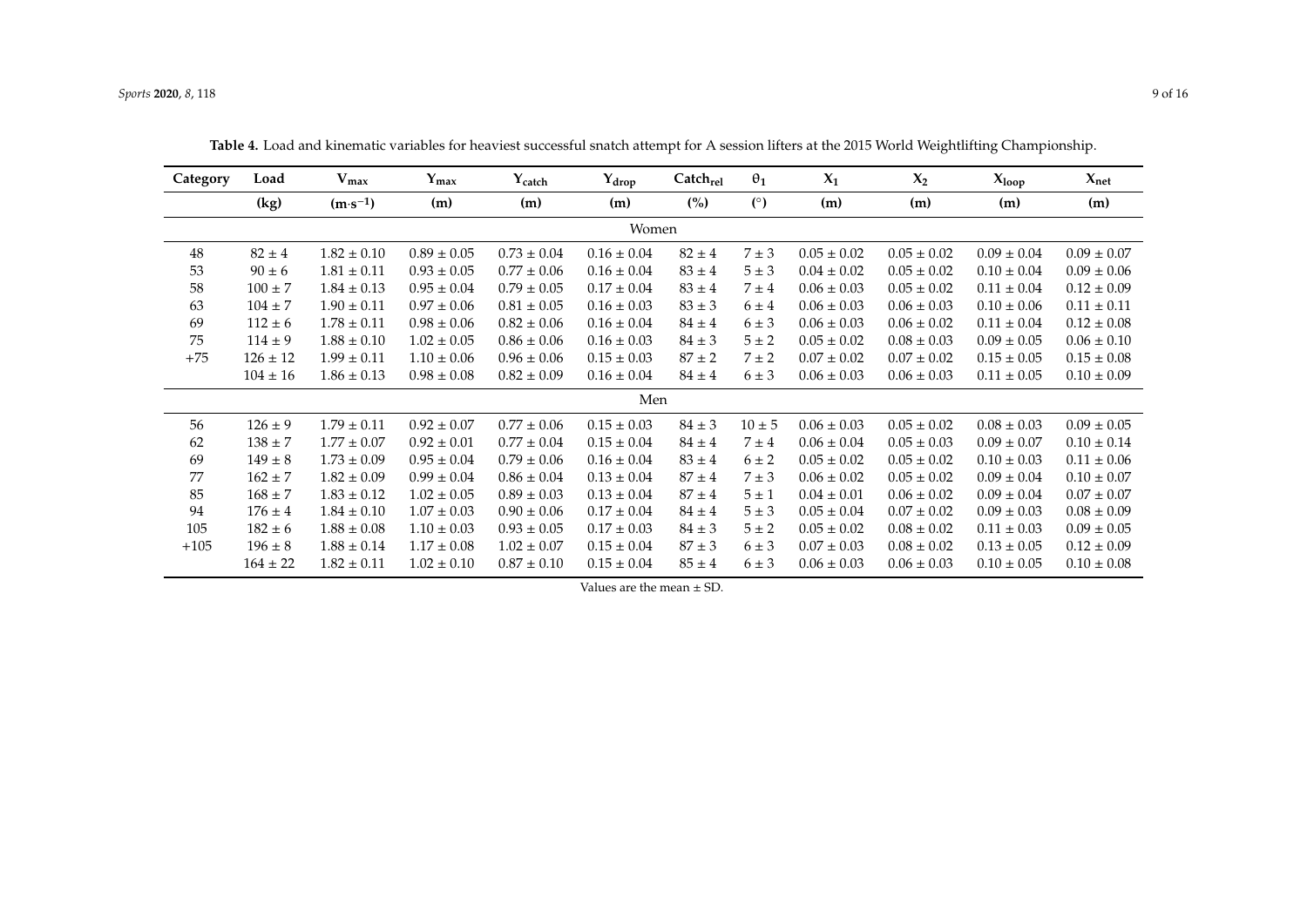#### **4. Discussion**

The purpose of this descriptive study was to update the scientific knowledge of snatch technique of top international weightlifters. This study involved (1) descriptive analysis of barbell trajectory and kinematics of the snatch lift for A session lifters at two major international competitions and (2) comparative analysis of barbell kinematics between top-three performers in the snatch lift from each meet.

The relative frequencies of both type 2 and 3 trajectories for women pooled from WWC and PAWC were similar to those observed for women at the 1993 and 1994 World and European Weightlifting Championships [\[4\]](#page-15-2). Pooled data show that women at WWC and PAWC exhibited the type 1 trajectory less frequently than the women included in the report by Hiskia (13% vs. 22%) [\[4\]](#page-15-2). Antoniuk et al. observed from 137 women competing at several World and European Weightlifting Championships that the type 2 trajectory was most common [\[25\]](#page-16-4). A subsequent report by this group presented data from a total of 304 attempts by 140 women presumably from the same competitions reported in their first study that the type 1 trajectory was most common with the remainder sharing an equal distribution of type 2 and 3 trajectories [\[15\]](#page-15-11). Both studies reported a greater prevalence of the type 3 trajectory among the +75 category [\[15,](#page-15-11)[25\]](#page-16-4). Pooled data for men at WWC and PAWC show similar relative frequency of the type 1 trajectory, lower relative frequency for the type 2 trajectory (~14%), and higher relative frequency for the type 3 trajectory (~9%) compared to men at the 1993 and 1994 World and European Weightlifting Championships [\[4\]](#page-15-2). To the authors' knowledge, the present study is the first to quantify the prevalence of the type 4 trajectory at any competitive level since Hiskia [\[4\]](#page-15-2) first reported this trajectory type in 1997; it is thus unknown how reclassification of data from prior studies to include the type 4 trajectory would affect comparison to the results of the present study.

The present results corroborate the findings of Akkuş  $[9]$ , who observed that female world champions at the 2010 World Weightlifting Championship exhibited a variety of trajectory types. Musser et al. [\[12\]](#page-15-6) found that no women snatch medalists at the 2009 Pan-American Weightlifting Championship exhibited the type 1 trajectory. However, the results of the present study demonstrate that top-three women at the Pan-American championship level can also likely exhibit a variety of trajectory types including the type 1 trajectory. The differences in relative frequencies of trajectory types between this study and previous reports [\[4,](#page-15-2)[12,](#page-15-6)[15](#page-15-11)[,25\]](#page-16-4) are likely due to different athlete pools, and it is unclear whether the success of certain trajectory types are exclusive to or more likely to occur in particular weight categories. However, it is likely from these differences that the relative frequencies of trajectory types observed among women at different major international competitions do vary and that high placement is not exclusive to any existing trajectory type. Although, some trajectory types may potentially be more common among the top performers in some weight categories partly due to anthropometry [\[10,](#page-15-16)[12\]](#page-15-6) or other factors.

Although Baumann et al. [\[6\]](#page-15-3) did not report counts or relative frequencies of barbell trajectory type, they did indicate that 'nearly all' men in a sample of A session lifters at the 1985 World Weightlifting Championship exhibited the type 2 trajectory, with the remainder presumably exhibiting the type 1 trajectory since the authors did not report any occurrences of the type 3 trajectory. Limited data from Garhammer [\[26](#page-16-5)[,27\]](#page-16-6) do indicate the presence of the type 3 trajectory for the snatch and the clean among women and men world and Olympic champions during the 1980s. However, the type 3 trajectory does not appear to have been common among the top international lifters during that period [\[6,](#page-15-3)[26\]](#page-16-5). In fact, based on serial observations, Garhammer [\[26\]](#page-16-5) suggested that technique assessed by barbell trajectory had not changed from the mid-1970s to the late-1980s. Subsequently, Hiskia [\[4\]](#page-15-2) found the type 3 trajectory to be the most common among both women and men in the A sessions of the 1993 and 1994 World and European Weightlifting Championships. Data from Akkus [\[9\]](#page-15-5) of all women snatch gold medalists and Harbili [\[11\]](#page-15-7) of women and men in the A session of their respective 69 kg categories at the 2010 World Weightlifting Championship indicate increased prevalence of the type 3 trajectory among top international weightlifters at that competition. Collectively, these data seem to indicate that the relative frequencies of barbell trajectory types likely vary between and within international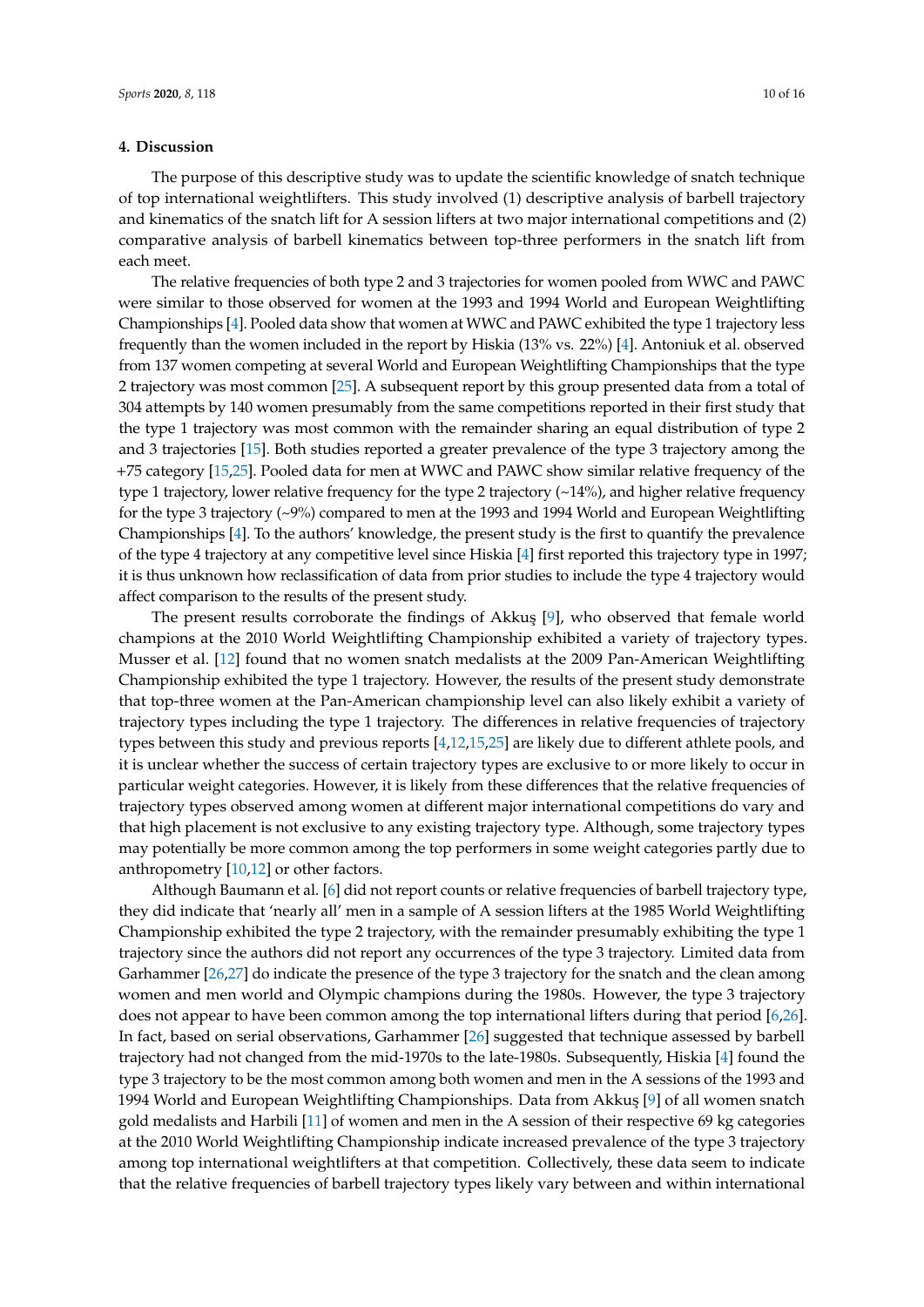competitions. The available evidence indicates a likely shift in technique based on barbell trajectory among international weightlifters since as early as the late-1980s. Inclusion of the type 4 trajectory in future analyses may also help to reveal any changes in the prevalence of the type 4 trajectory over time.

The observed differences in the prevalence of trajectory types among the top international weightlifters may reflect changes in coaching philosophy, teaching methods, and/or training methods to accommodate what have previously been considered 'suboptimal' technique (i.e., type 2 and 3 trajectories) [\[5,](#page-15-1)[9,](#page-15-5)[26\]](#page-16-5). Furthermore, the differences observed between women in this study and women in previous investigations may partially be due to the selective pressure of elite competition. Given the longer history of men's weightlifting, such selective pressure is less likely to be a current factor for men. Kinematic differences due to body size and anthropometry [\[4](#page-15-2)[,10,](#page-15-16)[12\]](#page-15-6) may also partly explain observed differences for both sexes due to periodic changes in weight categories. Serial investigations can help to delineate any apparent trends across extant and future analyses. Furthermore, continued study of the relative frequency of trajectory types over a range of competitive levels and subgroups among them can help to identify which trajectory type(s), if any, is most characteristic of a given group.

The observations in this and recent studies [\[9](#page-15-5)[,11\]](#page-15-7) of high placing individuals at the World championship level who exhibit the type 3 trajectory is noteworthy. The type 1 trajectory was initially considered to be most favorable [\[5](#page-15-1)[,26\]](#page-16-5). Some authors have more recently suggested the type 2 trajectory to be advantageous [\[17\]](#page-15-12). However, the type 3 trajectory is generally regarded to be non-beneficial and potentially detrimental [\[5](#page-15-1)[,17\]](#page-15-12) based on several biomechanical and theoretical bases. Garhammer and Taylor [\[28\]](#page-16-7) found that anterior barbell displacement at lift-off, such as occurs with the type 3 trajectory, results in a forward shift of the lifter's center of pressure, or balance point. Such barbell displacement also increases moment arm length between the barbell center of mass and joint centers, thereby increasing joint moments and muscular forces required to lift the barbell [\[6\]](#page-15-3). Furthermore, anterior displacement during the first pull can increase mechanical work and decrease lift efficiency [\[29,](#page-16-8)[30\]](#page-16-9). Thus, the prevalence of the type 3 trajectory among the top-three finishers—especially among the men's 105 and +105 categories, who lifted the heaviest loads—at both WWC and PAWC emphasize the importance of high levels of absolute strength, possibly to overcome apparent technical deficiencies [\[17\]](#page-15-12). Greater lower limb length may also partly explain the increased prevalence of the type 3 trajectory among heavier categories [\[12\]](#page-15-6), and anthropometric variables may partly explain differences in the prevalence of trajectory types more generally [\[12,](#page-15-6)[31\]](#page-16-10). Nonetheless, numerous observations of the gamut of trajectory types among A session and top-three international weightlifters somewhat challenges the notion that barbell trajectory type is a useful criterion of effective weightlifting technique at this level.

Few statistical effects were observed in this study. The observed main effect of competition for  $Y_{\text{max}}$ among the top-three women in this study could be due to differences in stature [\[2,](#page-15-15)[6,](#page-15-3)[10](#page-15-16)[,32\]](#page-16-11), skill [\[7,](#page-15-9)[8\]](#page-15-4), or load lifted [\[32\]](#page-16-11). However, the lack of accompanying statistical or clear effect size differences for  $Y_{drop}$ , which has also been suggested to depend on skill [\[7](#page-15-9)[,8\]](#page-15-4), and observations of weightlifters who lifted heavier loads to greater absolute and relative vertical displacements compared to lower caliber athletes in the same weight category  $[8]$  suggest stature to be a more likely explanation of  $Y_{\text{max}}$  differences observed in this study. Top-three men at WWC, who lifted the heaviest loads of any group in this study, exhibited greater  $X_2$  and less  $X_{net}$  and  $X_{loop}$  than top-three men at PAWC. It is unlikely that greater  $X_2$ itself is beneficial for performance, as greater  $X_2$  would increase the overall work and energy required to complete the lift [\[6](#page-15-3)[,33–](#page-16-12)[35\]](#page-16-13) and may increase instability during the catch [\[6\]](#page-15-3). These effects could be compounded by a potential subsequent increase in  $X_{loop}$ , which is likely to be less during successful attempts [\[17\]](#page-15-12). Greater  $X_2$  among individuals of greater weightlifting ability may be consequent to the larger forces and accelerations associated with lifting heavier loads [\[3,](#page-15-17)[6,](#page-15-3)[8,](#page-15-4)[14](#page-15-10)[,36\]](#page-16-14). As such, it is not recommended that individuals attempt to deliberately increase  $X_2$  such as by 'hipping' or swinging the bar away during the second pull [\[17,](#page-15-12)[37\]](#page-16-15). The reduced  $X_{loop}$  and  $X_{net}$  among the top-three men at WWC likely indicate that they jumped backward less than top-three men at PAWC. These results support the findings of Stone et al. that, while net rearward displacement is generally not detrimental or disadvantageous, smaller relative  $X_{\text{loop}}$  and  $X_{\text{net}}$  are likely associated with greater weightlifting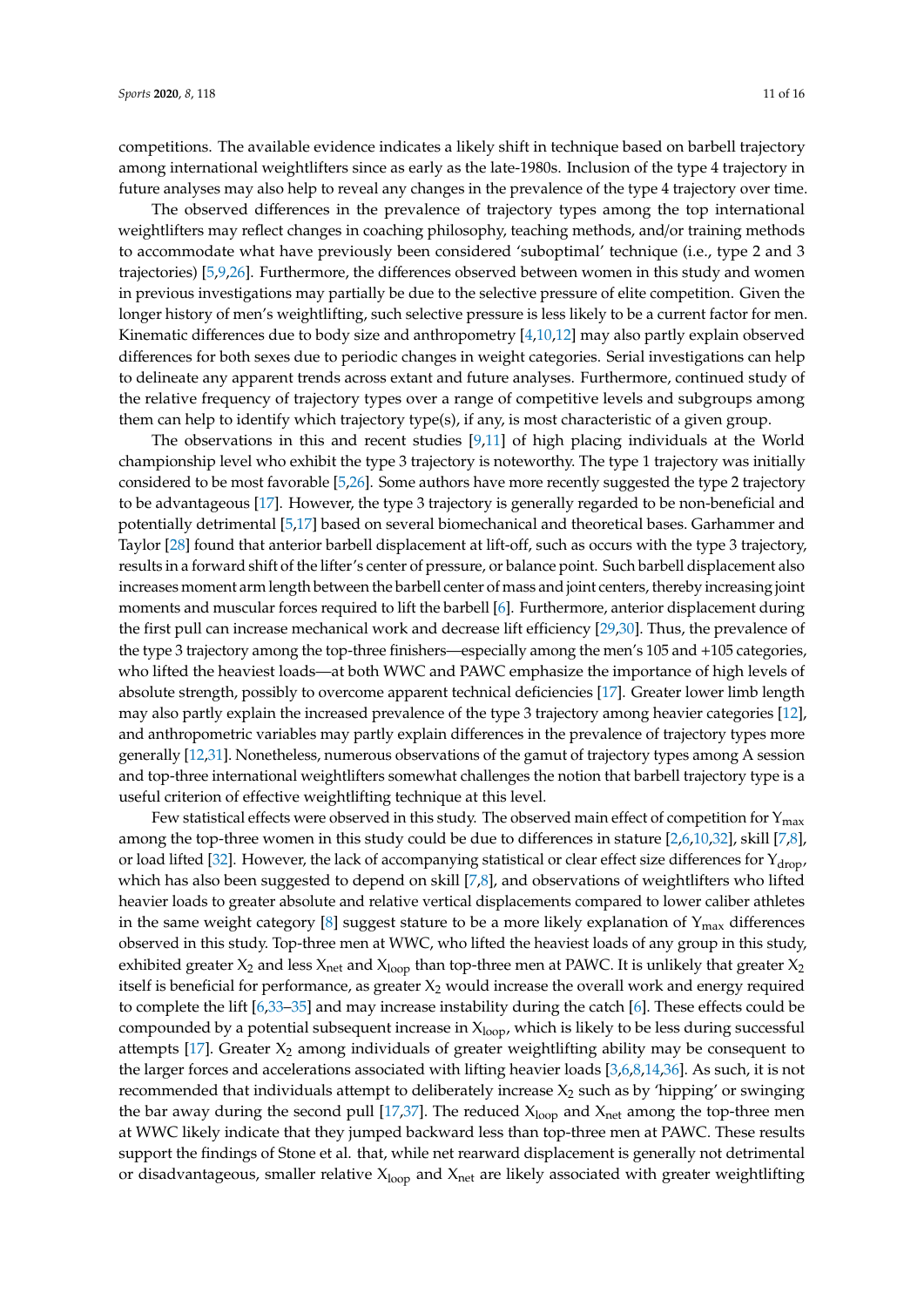success and ability [\[17\]](#page-15-12). Several authors have suggested that the direction of force application is important especially during the second pull [\[17](#page-15-12)[,37,](#page-16-15)[38\]](#page-16-16). The observations of reduced  $X_{\text{loop}}$  and  $X_{\text{net}}$ among stronger weightlifters possibly reflect these individuals' ability to produce greater vertical force and acceleration [\[3](#page-15-17)[,6,](#page-15-3)[8,](#page-15-4)[35](#page-16-13)[,39\]](#page-16-17). Stronger individuals are also more likely to produce faster rates of force development [\[40\]](#page-16-18), which may improve their ability to counteract greater  $X_2$  through a more immediate reversal of anterior horizontal barbell acceleration during the second pull and turnover phase thereby reducing  $X_{\text{loop}}$  and  $X_{\text{net}}$  [\[37,](#page-16-15)[38\]](#page-16-16). One plausible explanation incorporating these results is that greater strength may improve energy flow, force application, and vertical acceleration to favorably influence horizontal barbell kinematics that affect weightlifting performance and ability.

The lifters in this study generally lifted heavier loads compared to lifters in the same or similar weight categories in previous studies [\[6,](#page-15-3)[9,](#page-15-5)[11,](#page-15-7)[12,](#page-15-6)[35\]](#page-16-13) while exhibiting no clear differences in technique, suggesting that other factors may help to explain differences in weightlifting ability. Studies that have identified kinematic and kinetic differences based on skill or sex have consistently identified factors that partly depend on strength [\[8](#page-15-4)[,9](#page-15-5)[,11](#page-15-7)[,36\]](#page-16-14). For example, greater strength improves the ability to perform stretch-shortening cycle tasks [\[41](#page-16-19)[–43\]](#page-16-20), such as occurs during the transition phase of the weightlifting pull. Several studies have also made direct comparisons between different groups of weightlifters (e.g., women vs. men [\[44\]](#page-16-21), adolescent vs. adult [\[36\]](#page-16-14), district vs. national/international [\[14\]](#page-15-10)) and found overall similarity in kinematic and kinetic structure. However, when considering differences in weightlifting ability, there are notable differences in kinetic variables such as maximum ground reaction force [\[3,](#page-15-17)[14](#page-15-10)[,45\]](#page-16-22), rate of force development [\[14,](#page-15-10)[46\]](#page-16-23), and absolute and relative joint and whole body power [\[30](#page-16-9)[,36](#page-16-14)[,47–](#page-17-0)[49\]](#page-17-1), which are all dependent on maximum strength. Indeed, while direct causal evidence is sparse, there exists strong relationships between measures of maximum strength and weightlifting ability among weightlifters of a variety of competitive levels. For example, Lucero et al. reported Pearson's  $r = 0.91$  to 0.94 for the relationships between self-reported back and front squat one-repetition maximums (1RMs) and snatch and clean 1RMs among male competitive weightlifters in the United States [\[50\]](#page-17-2). Stone et al. reported Pearson's r = 0.79 to 0.95 for the relationships between back squat 1RM and snatch and clean 1RMs and Pearson's  $r = 0.83$  to 0.84 for the relationships between isometric mid-thigh pull peak force and snatch and clean 1RMs in national and international level junior and senior weightlifters from the United States [\[51\]](#page-17-3). Joffe and Tallant similarly observed Pearson's  $r = 0.83$  for the relationship between isometric mid-thigh pull peak force and the snatch among British international women weightlifters [\[52\]](#page-17-4). Collectively, these data provide some evidence toward the notion that strength is an important determinant of weightlifting ability.

The observed variety of barbell trajectory types and overall lack of pattern among individual or clusters of kinematic variables in this study suggest no standard 'technique profile' is requisite for high achievement in weightlifting. In fact, several investigations have had limited success differentiating kinematic profiles of successful versus unsuccessful weightlifting attempts [\[37,](#page-16-15)[38\]](#page-16-16). However, such findings should not be interpreted to suggest that technique is not an important determinant of weightlifting success at any level. Rather, these findings more likely reflect the fact that the weightlifting movements are influenced by multiple degrees of freedom [\[17,](#page-15-12)[53–](#page-17-5)[55\]](#page-17-6), and the varied results of this study may reflect individualized solutions to the degrees of freedom problem in weightlifting. The results of this study thus suggest the possibility of a variety of effective individualized technique profiles for weightlifting performance and ability.

It is purported that individual weightlifting technique stabilizes after only a few months of training [\[1](#page-15-0)[,56\]](#page-17-7). However, the amount of intra-individual variation of lifter or barbell kinematics and kinetics during maximal attempts under competition conditions is not well defined. The results presented in two studies by Antoniuk et al., which analyzed different sets of snatch attempts from the same pool of athletes and competitions, substantiate that an individual can exhibit different barbell trajectories between attempts [\[15,](#page-15-11)[25\]](#page-16-4). Five athletes in the present study competed in both WWC and PAWC. Incidentally, each athlete exhibited the same barbell trajectory for their respective lifts analyzed in this study. Nonetheless, the reliability of individual technique profiles remains unclear.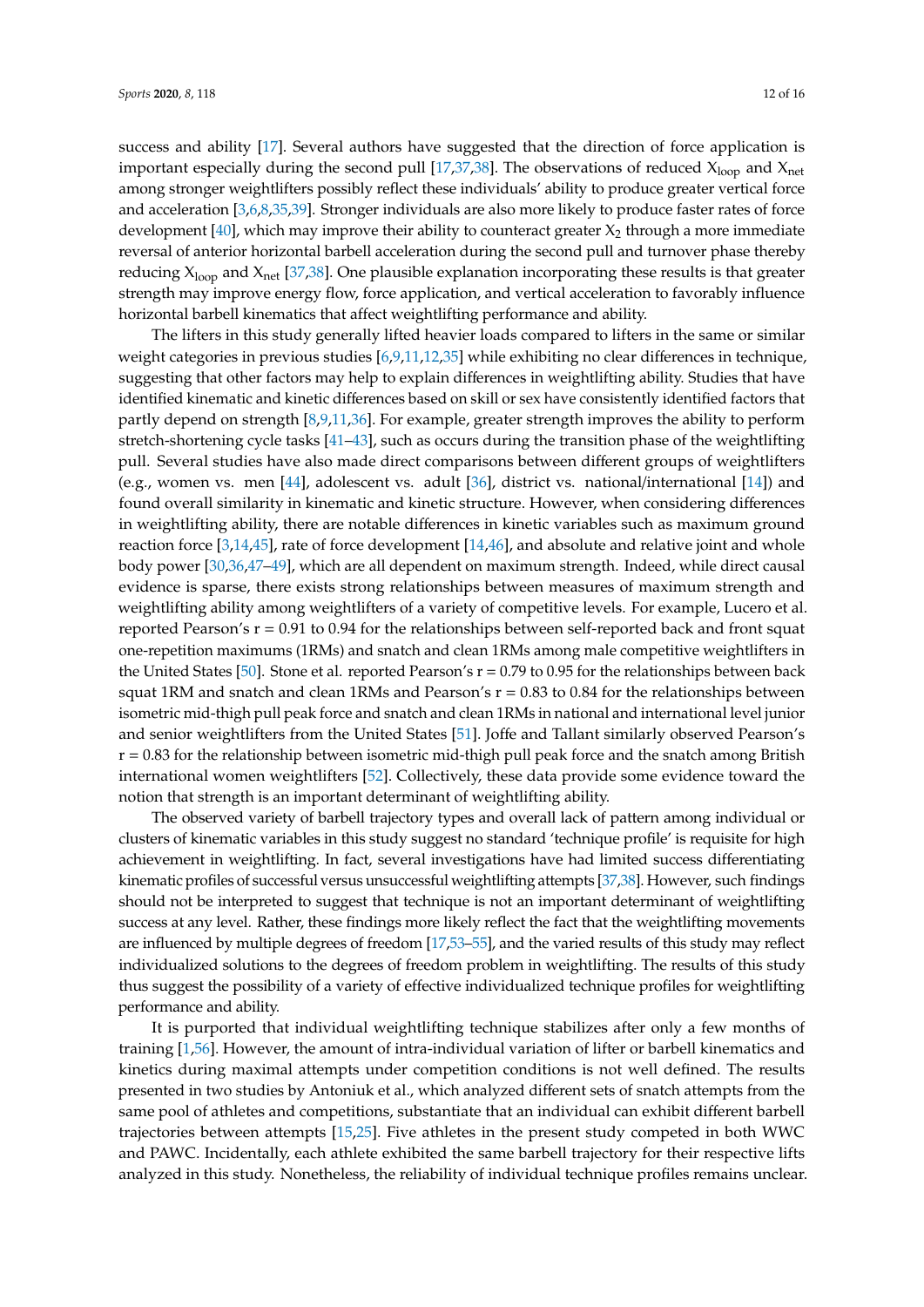These uncertainties notwithstanding, individual technique profiles consisting of any or some technical or biomechanical parameters may potentially be useful for evaluating, monitoring, or predicting weightlifting performance and ability.

There are a variety of laboratory- and field-based technologies available to conduct weightlifting technique analysis, and both researchers and coaches should explore the development of individual technique profiles. The methods of this study provide support for the implementation of video analysis for determining barbell kinematics and developing technique profiles. The total time to analyze a single video file including calibration during this study was less than two minutes. Use of Kinovea's native graphics and analysis functions could reduce this time to 15 to 30 s.

Additionally, Carson et al. reported a case study that demonstrates the use of long-term monitoring of lifter kinematics during an intervention intended to change weightlifting technique [\[57\]](#page-17-8). This case study and the anecdotal experiences of athletes and coaches highlight the complexity and difficulty of instilling changes to technique that are robust enough to persist during attempts at high relative intensities [\[57\]](#page-17-8). Thus, the relatively short latency of weightlifting technique stabilization and the associated challenges of technique correction underscore the importance of establishing sound technique during the earliest stages of a weightlifter's career and highlight the practical importance of strength development in the long-term improvement of weightlifting performance.

Instructional and coaching methods should generally be guided by principles and tenets from the fields of biomechanics, motor learning, and physiology. While the available evidence has not identified universal optimal technique, which is unlikely to exist, there are general guidelines for basic weightlifting technique apparent from the extensive body of scientific literature [\[2](#page-15-15)[–6\]](#page-15-3). However, coaches should consider and make appropriate accommodations for individual differences that may manifest nuances or peculiarities in technique.

#### **5. Conclusions**

The methods used in this study demonstrate an inexpensive, time-efficient, and user-friendly method to conduct technique analysis. The error and reliability of the methods herein can be improved by optimizing camera setup and specifications [\[23](#page-16-2)[,34](#page-16-24)[,58\]](#page-17-9), controlling conditions during data collection (e.g., barbell placement [\[59\]](#page-17-10) and lighting [\[60\]](#page-17-11)), and selecting appropriate data smoothing or filtering techniques [\[60](#page-17-11)[–62\]](#page-17-12). Coaches may also elect to use a uniform calibration factor given consistent camera and platform setup to further improve time-efficiency of video analysis. Video analysis may aid coaches in determining barbell kinematics and developing technique profiles. Such technique profiles may be useful in the evaluation, monitoring, or prediction of weightlifting performance and ability. However, the individual reliability of weightlifting technique at any level requires further determination.

A variety of barbell trajectories were observed with differences based on competition, sex, weight category, and ranking. The results of this study indicate that weightlifting success can be achieved with a variety of technique profiles. While practically relevant, barbell trajectory or any of the examined kinematic variables alone is unlikely to reliably indicate weightlifting ability at this level. Therefore, coaches may consider evaluating weightlifting technique within a more general framework.

A lack of consistent statistical or effect size differences among the top-three women or top-three men suggests that other factors, such as strength, may help to explain differences in weightlifting performance and ability. Furthermore, the short latency of technique stabilization [\[1](#page-15-0)[,56\]](#page-17-7) and subsequent difficulty of creating robust changes in technique [\[57\]](#page-17-8) highlight the practical importance of strength in the long-term improvement of weightlifting performance and ability, with one study observing that strength alone accounted for 42.5% of the variance in the change of weightlifting performance [\[52\]](#page-17-4). Thus, once an individual's technique is established, weightlifting training should primarily emphasize the development of strength and other related physical characteristics using a periodized approach [\[63,](#page-17-13)[64\]](#page-17-14) while incorporating complementary methods to refine technique [\[57\]](#page-17-8). Video analysis is a viable method for coaches to evaluate, monitor, and refine weightlifting technique.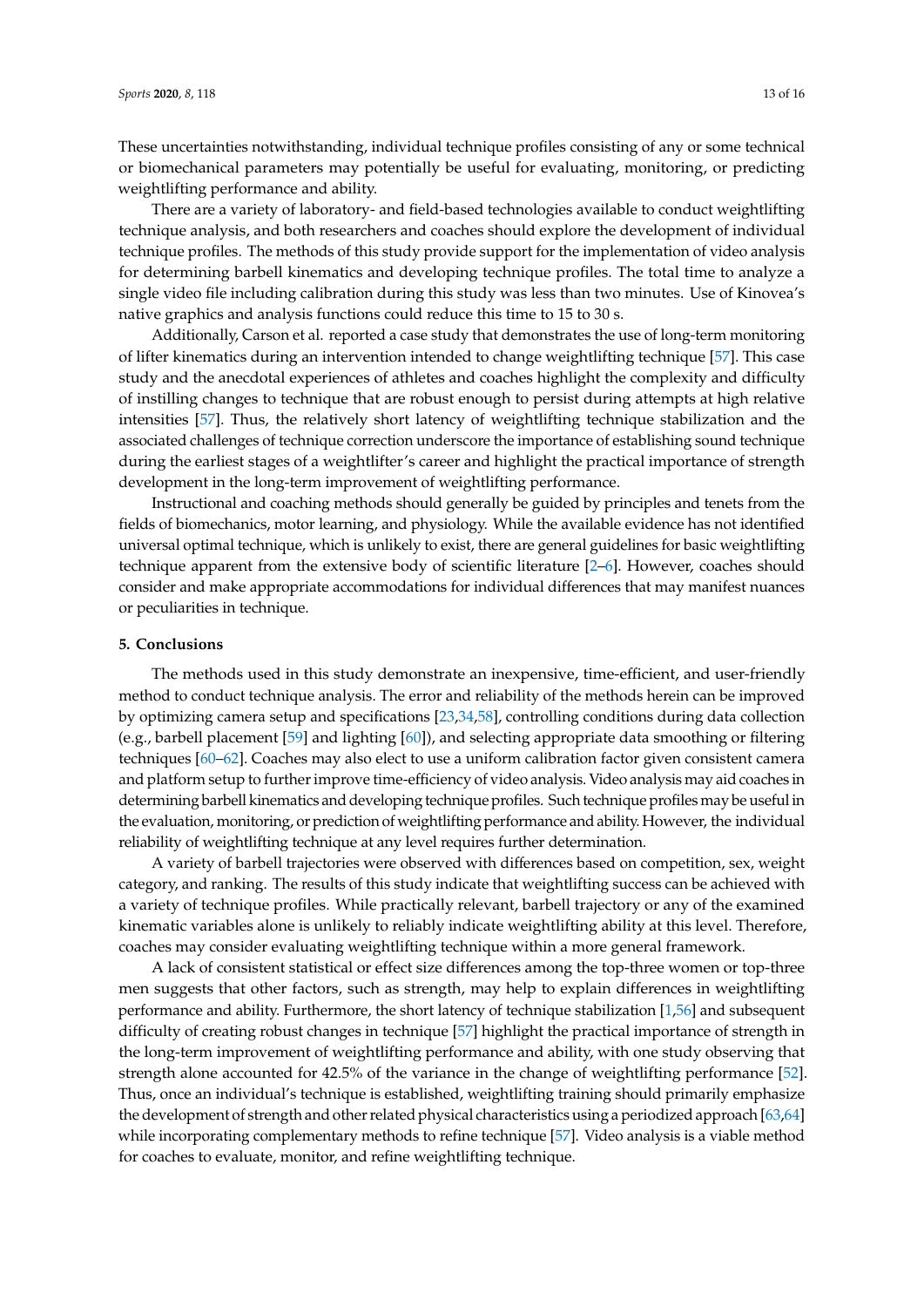**Supplementary Materials:** The following are available online at http://[www.mdpi.com](http://www.mdpi.com/2075-4663/8/9/118/s1)/2075-4663/8/9/118/s1, Figures S1 and S2; Supplementary Tables S1–S10.

**Author Contributions:** Conceptualization, A.J.C. and M.H.S.; methodology, A.J.C., S.M., K.S. and M.H.S.; software, S.M.; investigation, A.J.C., W.G.H., M.A.S. and K.P.U.; data curation: A.J.C and K.P.U.; validation, A.J.C.; formal analysis, A.J.C. and S.M.; visualization, A.J.C.; writing—original draft preparation, A.J.C. and M.H.S.; writing—review and editing, A.J.C., W.G.H., M.A.S., S.M., K.C.P., K.S. and M.H.S; project administration, A.J.C., K.C.P. and M.H.S.; supervision, S.M., K.C.P., K.S. and M.H.S. All authors have read and agreed to the published version of the manuscript.

**Funding:** This research received no external funding.

**Acknowledgments:** The authors would like to thank the International Weightlifting Federation, the Pan-American Weightlifting Federation, and USA Weightlifting for their cooperation to conduct this study.

**Conflicts of Interest:** The authors declare no conflict of interest.

#### **References**

- <span id="page-15-0"></span>1. Aján, T.; Baroga, L. *Weightlifting: Fitness for All Sports*; International Weightlifting Federation: Budapest, Hungary, 1988.
- <span id="page-15-15"></span>2. Bartonietz, K.E. Biomechanics of the snatch: Toward a higher training efficiency. *Strength Cond. J.* **1996**, *18*, 24–31. [\[CrossRef\]](http://dx.doi.org/10.1519/1073-6840(1996)018<0024:BOTSTA>2.3.CO;2)
- <span id="page-15-17"></span>3. Enoka, R.M. The pull in Olympic weightlifting. *Med. Sci. Sports* **1979**, *11*, 131–137. [\[PubMed\]](http://www.ncbi.nlm.nih.gov/pubmed/491869)
- <span id="page-15-2"></span>4. Hiskia, G. Biomechanical analysis of performance of World and Olympic champions. In Proceedings of the Weightifting Symposium, Ancient Olympia, Greece; 1997; pp. 137–163.
- <span id="page-15-1"></span>5. Vorobyev, A.N. *A Textbook on Weightlifting*; International Weightlifting Federation: Budapest, Hungary, 1978.
- <span id="page-15-3"></span>6. Baumann, W.; Gross, V.; Quade, K.; Galbierz, P.; Schwirtz, A. The snatch technique of world class weightlifters at the 1985 world championships. *Int. J. Sport Biomech.* **1988**, *4*, 68–89. [\[CrossRef\]](http://dx.doi.org/10.1123/ijsb.4.1.68)
- <span id="page-15-9"></span>7. Burdett, R.G. Biomechanics of the snatch technique of highly skilled and skilled weightlifters. *Res. Q. Exerc. Sport* **1982**, *53*, 193–197. [\[CrossRef\]](http://dx.doi.org/10.1080/02701367.1982.10609339)
- <span id="page-15-4"></span>8. Liu, G.; Fekete, G.; Yang, H.; Ma, J.; Sun, D.; Mei, Q.; Gu, Y. Comparative 3-dimensional kinematic analysis of snatch technique between top-elite and sub-elite male weightlifters in 69-kg category. *Heliyon* **2018**, *4*, e00658. [\[CrossRef\]](http://dx.doi.org/10.1016/j.heliyon.2018.e00658) [\[PubMed\]](http://www.ncbi.nlm.nih.gov/pubmed/30094358)
- <span id="page-15-5"></span>9. Akkuş, H. Kinematic analysis of the snatch lift with elite female weightlifters during the 2010 World Weightlifting Championship. *J. Strength Cond. Res.* **2012**, *26*, 897–905. [\[CrossRef\]](http://dx.doi.org/10.1519/JSC.0b013e31822e5945)
- <span id="page-15-16"></span>10. Ford, L.E.; Detterline, A.J.; Ho, K.K.; Cao, W. Gender-and height-related limits of muscle strength in world weightlifting champions. *J. Appl. Physiol.* **2000**, *89*, 1061–1064. [\[CrossRef\]](http://dx.doi.org/10.1152/jappl.2000.89.3.1061)
- <span id="page-15-7"></span>11. Harbili, E. A gender-based kinematic and kinetic analysis of the snatch lift in elite weightlifters in 69-kg category. *J. Sports Sci. Med.* **2012**, *11*, 162.
- <span id="page-15-6"></span>12. Musser, L.J.; Garhammer, J.; Rozenek, R.; Crussemeyer, J.A.; Vargas, E.M. Anthropometry and barbell trajectory in the snatch lift for elite women weightlifters. *J. Strength Cond. Res.* **2014**, *28*, 1636–1648. [\[CrossRef\]](http://dx.doi.org/10.1519/JSC.0000000000000450)
- <span id="page-15-8"></span>13. Gourgoulis, V.; Aggeloussis, N.; Antoniou, P.; Christoforidis, C.; Mavromatis, G.; Garas, A. Comparative 3-dimensional kinematic analysis of the snatch technique in elite male and female Greek weightlifters. *J. Strength Cond. Res.* **2002**, *16*, 359–366.
- <span id="page-15-10"></span>14. Kauhanen, H.; Häkkinen, K.; Komi, P.V. A biomechanical analysis of the snatch and clean & jerk techniques of Finish elite and district level weightlifters. *Scand. J. Sports Sci.* **1984**, *6*, 47–56.
- <span id="page-15-11"></span>15. Antoniuk, O.; Vynogradskyi, B.; Pavlyuk, O.; Chopyk, T.; Pavlyuk, Y.; Soltyk, O. Peculiarities of barbell motion trajectory during snatch lift of elite female weightlifters. *J. Phys. Educ. Sport* **2017**, *17*, 402–406.
- 16. Garhammer, J. Biomechanical characteristics of the 1978 world weightlifting champions. *Int. Ser. Biomech.* **1981**, *3*, 300–304.
- <span id="page-15-12"></span>17. Stone, M.H.; O'Bryant, H.S.; Williams, F.E.; Johnson, R.L.; Pierce, K.C. Analysis of bar paths during the snatch in elite male weightlifters. *Strength Cond. J.* **1998**, *20*, 30–38. [\[CrossRef\]](http://dx.doi.org/10.1519/1073-6840(1998)020<0030:AOBPDT>2.3.CO;2)
- <span id="page-15-13"></span>18. Bosch, F. *Strength Training and Coordination: An Integrative Approach*; 2010 Uitgevers: Rotterdam, The Netherlands, 2015.
- 19. Stone, M.H.; Stone, M.; Sands, W.A. *Principles and Practice of Resistance Training*; Human Kinetics: Champaign, IL, USA, 2007.
- <span id="page-15-14"></span>20. Verkhoshansky, Y.V.; Siff, M.C. *Supertraining*, 6th ed.; Supertraining Institute: Denver, CO, USA, 2009.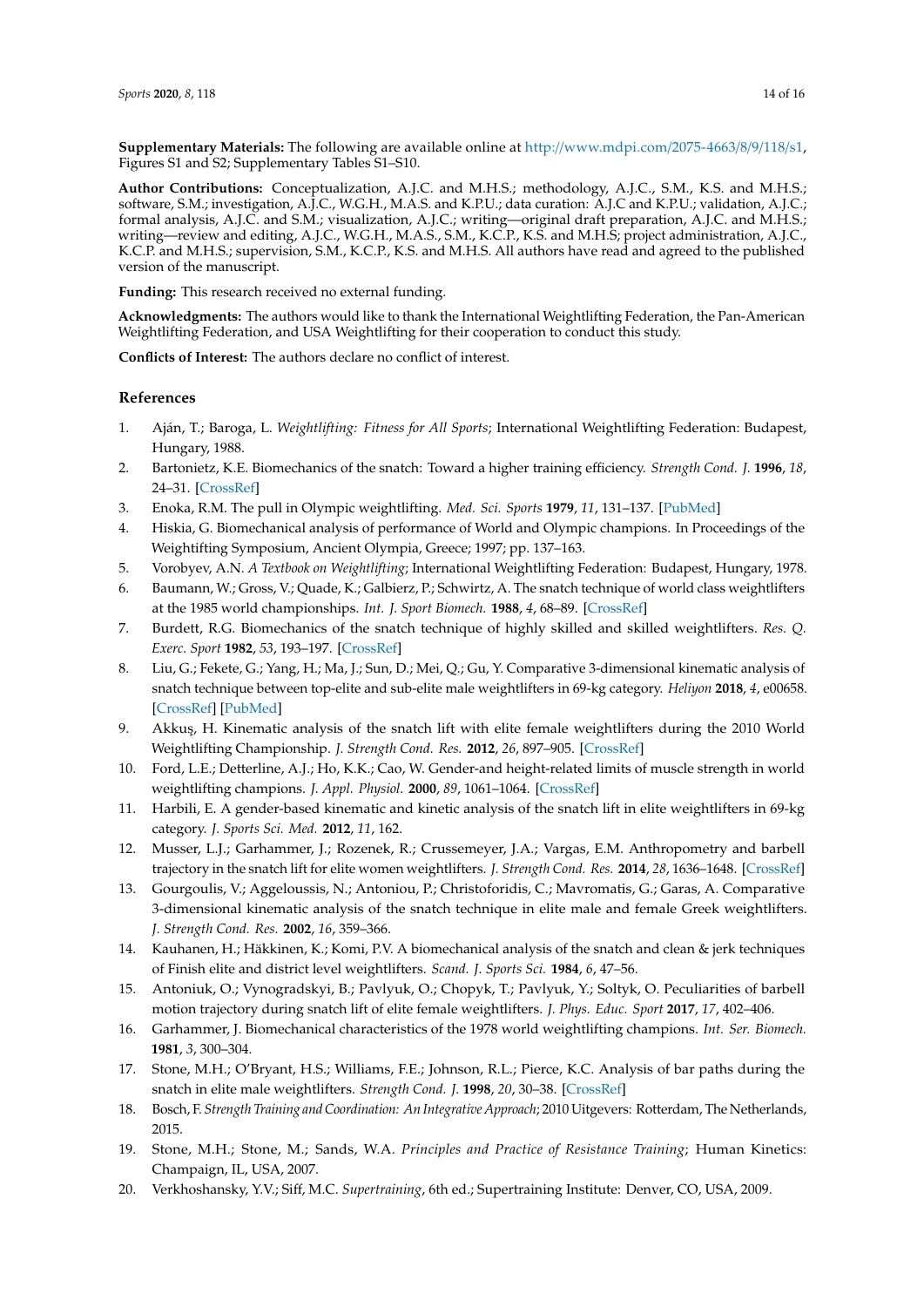- <span id="page-16-0"></span>21. Issurin, V. Training transfer: Scientific background and insights for practical application. *Sports Med.* **2013**, *43*, 675–694. [\[CrossRef\]](http://dx.doi.org/10.1007/s40279-013-0049-6)
- <span id="page-16-1"></span>22. Suarez, D.G.; Wagle, J.P.; Cunanan, A.J.; Sausaman, R.W.; Stone, M.H. Dynamic correspondence of resistance training to sport: A brief review. *Strength Cond. J.* **2019**, *41*, 80–88. [\[CrossRef\]](http://dx.doi.org/10.1519/SSC.0000000000000458)
- <span id="page-16-2"></span>23. Garhammer, J.; Newton, H. Applied video analysis for coaches: Weightlifting examples. *Int. J. Sports Sci. Coach.* **2013**, *8*, 581–594. [\[CrossRef\]](http://dx.doi.org/10.1260/1747-9541.8.3.581)
- <span id="page-16-3"></span>24. Mair, P.; Wilcox, R. WRS2: Wilcox robust estimation and testing. *Behav. Res. Methods* **2020**, *52*, 464–488. [\[CrossRef\]](http://dx.doi.org/10.3758/s13428-019-01246-w)
- <span id="page-16-4"></span>25. Antoniuk, O.V.; Pavlyuk, O.S.; Chopyk, T.V.; Pavlyuk, E.A. Characteristics of barbell trajectory in snatch, fullfilled by elite female weight-lifters. *Pedagog. Psychol. Med. Biol. Probl. Phys. Train. Sports* **2016**, *20*, 4–8. [\[CrossRef\]](http://dx.doi.org/10.3758/s13428-019-01246-w)
- <span id="page-16-5"></span>26. Garhammer, J. Bar trajectories of world champion male and female weightlifters: Coaching applications. Part 1. *Int. Olymp. Lifter* **1989**, *10*, 7–8.
- <span id="page-16-6"></span>27. Garhammer, J. Bar trajectories of world champion male and female weightlifters: Coaching applications. Part 2. *Int. Olymp. Lifter* **1990**, *10*, 12–13.
- <span id="page-16-7"></span>28. Garhammer, J.; Taylor, L. Center of pressure movements during weightlifting. In Proceedings of the 2nd International Symposium on Biomechanics in Sports, Colorado Springs, CO, USA; 1984; pp. 279–291.
- <span id="page-16-8"></span>29. Garhammer, J. Performance evaluation of Olympic weightlifters. *Med. Sci. Sports* **1979**, *11*, 284–287. [\[CrossRef\]](http://dx.doi.org/10.1249/00005768-197901130-00012) [\[PubMed\]](http://www.ncbi.nlm.nih.gov/pubmed/522641)
- <span id="page-16-9"></span>30. Garhammer, J. Biomechanical profiles of Olympic weightlifters. *Int. J. Sport Biomech.* **1985**, *1*, 122–130. [\[CrossRef\]](http://dx.doi.org/10.1123/ijsb.1.2.122)
- <span id="page-16-10"></span>31. Schilling, B.K.; Stone, M.H.; O'bryant, H.S.; Fry, A.C.; Coglianese, R.H.; Pierce, K.C. Snatch technique of collegiate national level weightlifters. *J. Strength Cond. Res.* **2002**, *16*, 551–555. [\[PubMed\]](http://www.ncbi.nlm.nih.gov/pubmed/12423184)
- <span id="page-16-11"></span>32. Hoover, D.L.; Carlson, K.M.; Christensen, B.K.; Zebas, C.J. Biomechanical analysis of women weightlifters during the snatch. *J. Strength Cond. Res.* **2006**, *20*, 627. [\[PubMed\]](http://www.ncbi.nlm.nih.gov/pubmed/16937977)
- <span id="page-16-12"></span>33. Garhammer, J. Energy flow during Olympic weight lifting. *Med. Sci. Sports Exerc.* **1982**, *14*, 353–360. [\[CrossRef\]](http://dx.doi.org/10.1249/00005768-198205000-00008)
- <span id="page-16-24"></span>34. Garhammer, I. A Review of Power Output Studies of Olympic and Powerlifting: Methodology, Performance. *J. Strength Cond. Res.* **1993**, *7*, 76–89.
- <span id="page-16-13"></span>35. Isaka, T.; Okada, J.; Funato, K. Kinematic analysis of the barbell during the snatch movement of elite Asian weight lifters. *J. Appl. Biomech.* **1996**, *12*, 508–516. [\[CrossRef\]](http://dx.doi.org/10.1123/jab.12.4.508)
- <span id="page-16-14"></span>36. Gourgoulis, V.; Aggeloussis, N.; Kalivas, V.; Antoniou, P.; Mavromatis, G. Snatch lift kinematics and bar energetics in male adolescent and adult weightlifters. *J. Sports Med. Phys. Fit.* **2004**, *44*, 126.
- <span id="page-16-15"></span>37. Kipp, K.; Meinerz, C. A biomechanical comparison of successful and unsuccessful power clean attempts. *Sports Biomech.* **2017**, *16*, 272–282. [\[CrossRef\]](http://dx.doi.org/10.1080/14763141.2016.1249939)
- <span id="page-16-16"></span>38. Gourgoulis, V.; Aggeloussis, N.; Garas, A.; Mavromatis, G. Unsuccessful vs. successful performance in snatch lifts: A kinematic approach. *J. Strength Cond. Res.* **2009**, *23*, 486–494. [\[CrossRef\]](http://dx.doi.org/10.1519/JSC.0b013e318196b843)
- <span id="page-16-17"></span>39. Kipp, K.; Harris, C. Patterns of barbell acceleration during the snatch in weightlifting competition. *J. Sports Sci.* **2015**, *33*, 1467–1471. [\[CrossRef\]](http://dx.doi.org/10.1080/02640414.2014.992035)
- <span id="page-16-18"></span>40. Suchomel, T.J.; Nimphius, S.; Stone, M.H. The importance of muscular strength in athletic performance. *Sports Med.* **2016**, *46*, 1419–1449. [\[CrossRef\]](http://dx.doi.org/10.1007/s40279-016-0486-0)
- <span id="page-16-19"></span>41. Cormie, P.; McBride, J.M.; McCaulley, G.O. Power-time, force-time, and velocity-time curve analysis of the countermovement jump: Impact of training. *J. Strength Cond. Res.* **2009**, *23*, 177–186. [\[CrossRef\]](http://dx.doi.org/10.1519/JSC.0b013e3181889324)
- 42. Cormie, P.; McCaulley, G.O.; McBride, J.M. Power versus strength-power jump squat training: Influence on the load-power relationship. *Med. Sci. Sports Exerc.* **2007**, *39*, 996–1003. [\[CrossRef\]](http://dx.doi.org/10.1097/mss.0b013e3180408e0c)
- <span id="page-16-20"></span>43. Turner, A.N.; Jeffreys, I. The stretch-shortening cycle: Proposed mechanisms and methods for enhancement. *Strength Cond. J.* **2010**, *32*, 87–99. [\[CrossRef\]](http://dx.doi.org/10.1519/SSC.0b013e3181e928f9)
- <span id="page-16-21"></span>44. Gourgoulis, V.; Aggelousis, N.; Mavromatis, G.; Garas, A. Three-dimensional kinematic analysis of the snatch of elite Greek weightlifters. *J. Sports Sci.* **2000**, *18*, 643–652. [\[CrossRef\]](http://dx.doi.org/10.1080/02640410050082332)
- <span id="page-16-22"></span>45. Häkkinen, K.; Kauhanen, H.; Komi, P.V. Biomechanical changes in the Olympic weightlifting technique of the snatch and clean and jerk from submaximal to maximal loads. *Scand. J. Sports Sci.* **1984**, *6*, 57–66.
- <span id="page-16-23"></span>46. Hakkinen, K.; Kauhanen, H.; Komi, P.V. Merkmale neuromuskulärer Leistungskapazität bei Gewichthebern nationalen und regionalen Niveaus. *Leistungssport* **1985**, *15*, 35–41.